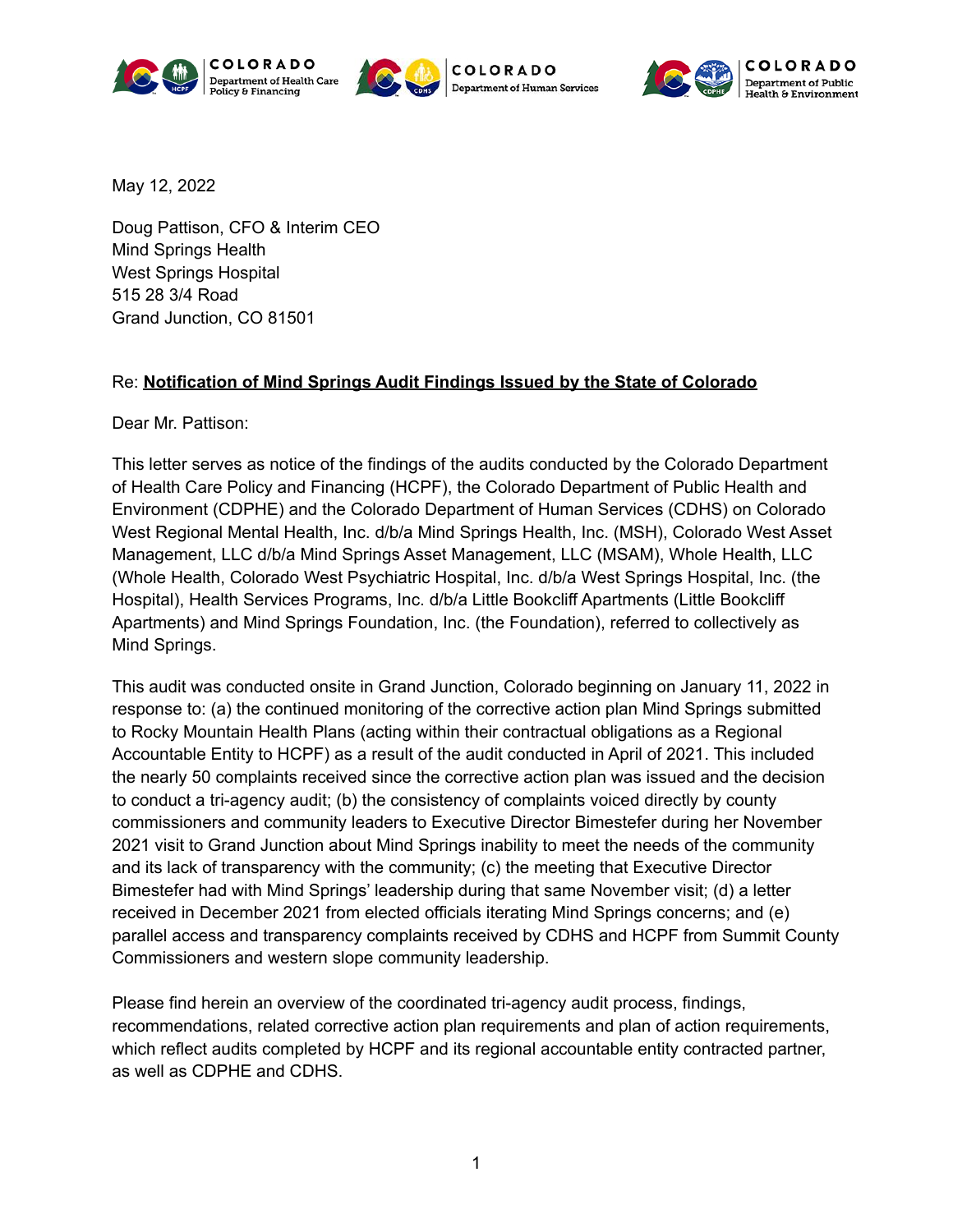We will review this material with you today, May 12, starting at 11am including the requirements of a corrective action plan and plan of action that will address the findings, with the ultimate goal of Mind Springs meeting the behavioral health needs of the communities that it serves as a contractor with - and licensed healthcare facility within - the state. We have also scheduled a community briefing, scheduled for 1-3pm today, May 12, for county and community leadership served by Mind Springs to: (a) understand the findings of the coordinated, tri-agency audit; (b) review the corrective action plan and plan of action requirements associated with this audit; (c) answer questions on the Mind Springs audit and review the planned next steps; (d) discuss other actions outside the audit that will address Mind Springs concerns voiced by the community, behavioral health systemic opportunities, and Community Mental Health Center (CMHC) accountability opportunities.

It is our goal to leverage the audit to support Mind Springs employees given their frontline service to the community and their valued engagement in propelling Mind Springs transformation to the betterment of the communities it serves. Accordingly, we are also willing to communicate directly to the Mind Springs staff, in collaboration with Mind Springs leadership, to ensure clarity of the audit findings and next steps, while mitigating the circulation of rumors and misinformation.

Thank you for your collaboration and cooperation throughout this process and for working toward the shared goals of improving the behavioral health services Coloradans receive from Mind Springs.

Sincerely,

 $K\sqrt{2}$ 

Kim Bimestefer Executive Director, Department of Health Care Policy and Financing

GillHunsakertgan

Jill Hunsaker Ryan, MPH Executive Director, Department of Public Health and Environment

Michelle Barnes

Michelle Barnes Executive Director, Department of Human Services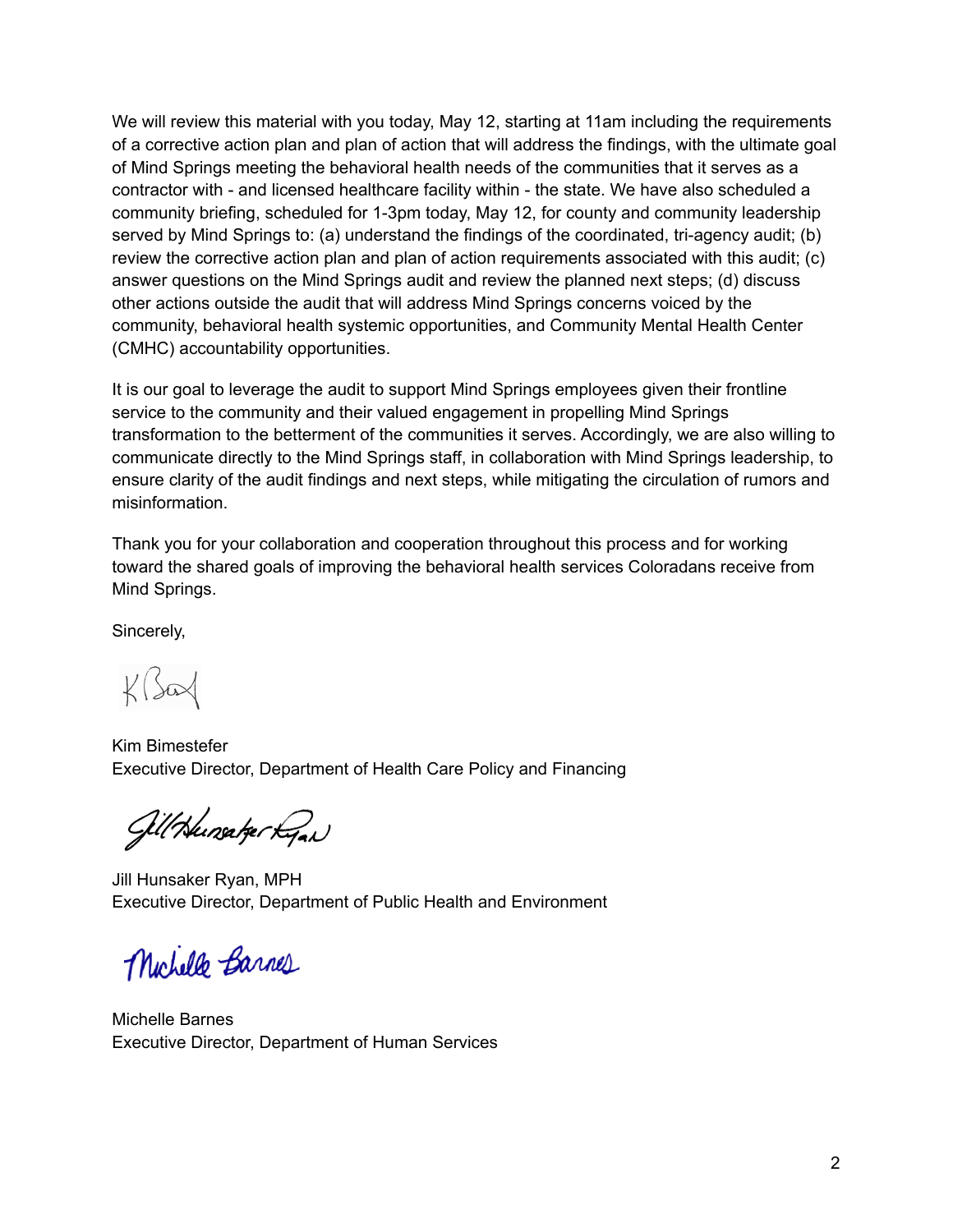#### **TABLE OF CONTENTS**

| <b>INTRODUCTION</b>                                                                                                          | 4              |
|------------------------------------------------------------------------------------------------------------------------------|----------------|
| <b>Tri-Agency Authorities</b>                                                                                                | 4              |
| Why the State Did This Audit                                                                                                 | 5              |
| <b>Tri-Agency Audit Objective</b>                                                                                            | 6              |
| <b>AUDIT, FINDINGS, AND RECOMMENDATIONS</b>                                                                                  | $\overline{7}$ |
| Department of Health Care Policy and Financing AUDIT:                                                                        | 7              |
| Department of Health Care Policy and Financing FINDINGS:                                                                     | 7              |
| Department of Health Care Policy and Financing RECOMMENDATIONS:                                                              | 9              |
| Department of Health Care Policy and Financing Workforce Gaps, Staffing Vacancies,<br>Leadership Continuity FINDINGS:        | 11             |
| Department of Health Care Policy and Financing Workforce Gaps, Staffing Vacancies,<br>Leadership Continuity RECOMMENDATIONS: | 14             |
| Department of Public Health and Environment AUDIT:                                                                           | 15             |
| Department of Public Health and Environment FINDINGS:                                                                        | 15             |
| Department of Public Health and Environment RECOMMENDATIONS:                                                                 | 16             |
| Department of Human Services AUDIT:                                                                                          | 16             |
| Department of Human Services FINDINGS:                                                                                       | 17             |
| Department of Human Services RECOMMENDATIONS:                                                                                | 20             |
| Department of Regulatory Agencies (DORA)                                                                                     | 21             |
| <b>CONCLUSION AND NEXT STEPS</b>                                                                                             | 22             |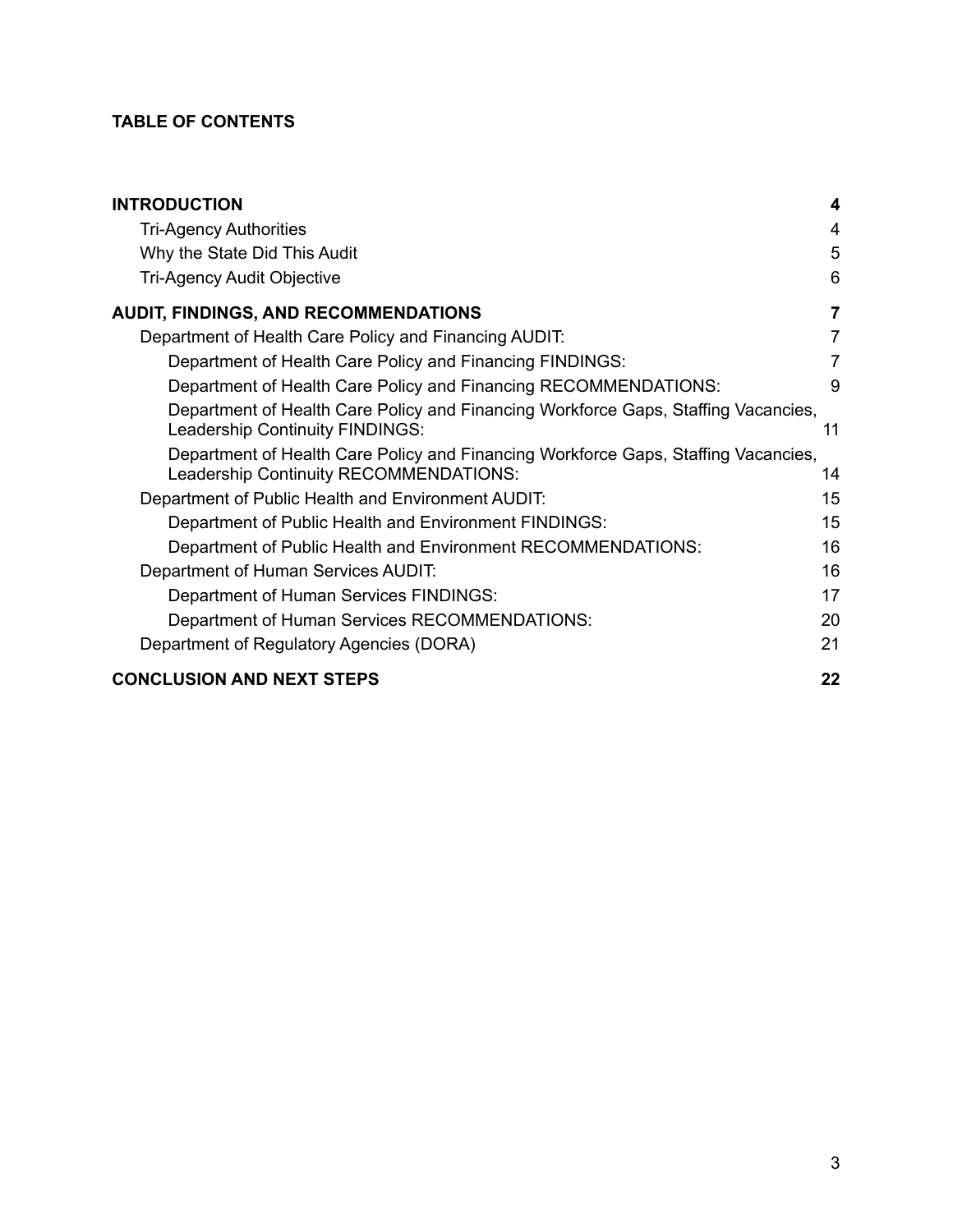# <span id="page-3-0"></span>INTRODUCTION

This document includes an overview of the coordinated tri-agency audit process, findings, recommendations, related Corrective Action and Plan of Action requirements, and the final reports of the audits conducted by the Colorado Department of Health Care Policy and Financing (HCPF), the Colorado Department of Public Health and Environment (CDPHE) and the Colorado Department of Human Services (CDHS) on Colorado West Regional Mental Health, Inc. d/b/a Mind Springs Health, Inc. (MSH), Colorado West Asset Management, LLC d/b/a Mind Springs Asset Management, LLC (MSAM), Whole Health, LLC (Whole Health, Colorado West Psychiatric Hospital, Inc. d/b/a West Springs Hospital, Inc. (the Hospital), Health Services Programs, Inc. d/b/a Little Bookcliff Apartments (Little Bookcliff Apartments) and Mind Springs Foundation, Inc. (the Foundation), referred to collectively as Mind Springs or MSH. This audit was conducted onsite in Grand Junction, Colorado beginning on January 11, 2022.

Accessible, high quality, effective mental health and substance abuse care - collectively referred to as behavioral health care - is a top priority for the state, the legislature, and the Polis Administration. The three state agencies auditing Mind Springs share this goal and have shared authorities over Mind Springs.

# <span id="page-3-1"></span>Tri-Agency Authorities

Mind Springs is a licensed Community Mental Health Center (CMHC) and psychiatric hospital under CDPHE, and is licensed as a Substance Use Disorder Facility and Designated as a 27-65 facility and a Community Mental Health Center under CDHS. Mind Springs, and their subsidiaries, are enrolled providers under HCPF and have executed provider contracts with Rocky Mountain Health Plans (RMHP), which is a contracted Regional Accountable Entity (RAE) of HCPF. Under this contract with HCPF, RMHP, acting in its RAE capacity, is responsible for contracting a behavioral health network, paying those contracted providers for appropriate services rendered, and for conducting quality of care (QoC) investigations on the providers in that network, on behalf of HCPF.

CDPHE's Health Facilities and Emergency Medical Services Division (HFEMSD) completed complaint investigations under the authority and licensing standards of the Community Mental Health Center license (Mind Springs Health, Inc., [FAC ID: 15D609]) and West Springs Hospital, Inc. (FAC ID: 01U328).

The Department of Human Services (CDHS), Office of Behavioral Health (OBH) conducted its audit pursuant to CDHS licensing and designation rules at 2 CCR 502-1.

HCPF is the single state agency responsible for the administration of Medicaid services. In its contract with its Regional Accountable Entities (RAE), HCPF delegates the Medicaid quality of care investigation processes for behavioral health to the RAE, in this case Rocky Mountain Health Plan (RMHP), sometimes referred to as RAE 1. HCPF also pays a limited number of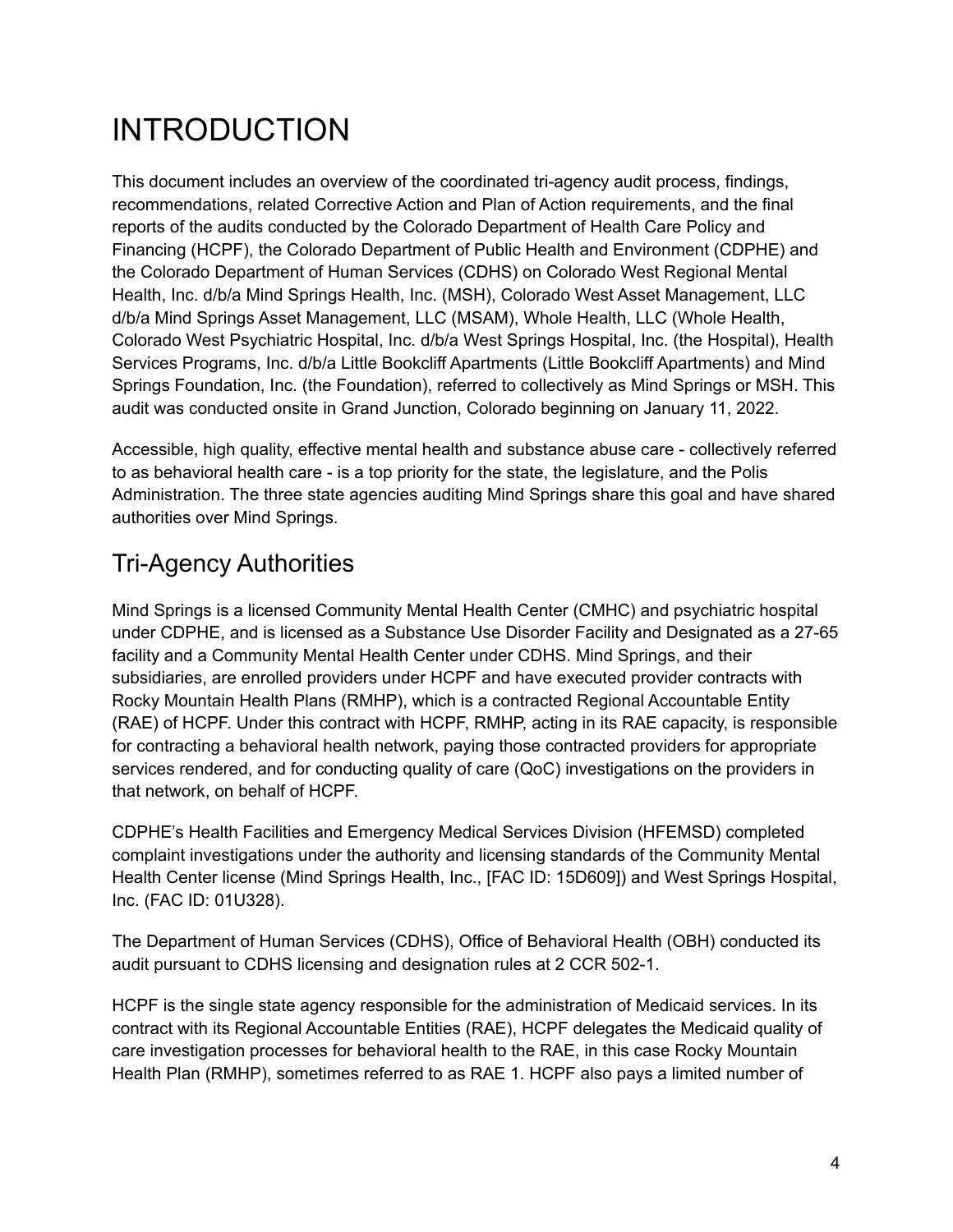behavioral health services outside of its contract with RMHP; the RAEs are under contract to conduct quality of care investigations on those limited claims as well.

Overall, the complex organizational design of the Mind Springs Health licensed and designated facilities complicated compliance activities, especially for clients' whose episodes of care spanned across multiple entities. This concern is further outlined in the Recommendations from RMHP.

## <span id="page-4-0"></span>Why the State Did This Audit

There were five drivers of the January 2022 audit:

- (1) On April 7, 2021, Rocky Mountain Health Plans (RMHP) received notification from an employee of Mind Springs Health (MSH) regarding concerns about medication management, medication reconciliation, lack of peer review process and other treatment practices in outpatient, inpatient and residential facilities. Acting on behalf of HCPF and its quality of care investigation contractual responsibilities, on April 9, 2021, RMHP notified MSH that authorization for payment was suspended for new admissions. RMHP completed focused medical record reviews of members. On April 13th, RMHP notified MSH that an aberrant prescriber was prohibited from providing care to Medicaid members. MSH transferred member care from the prohibited prescriber and placed that prescriber on administrative leave the same day. The results of these reviews were shared with MSH, and a Corrective Action Plan (CAP) was requested by RMHP on June 7, 2021 (see link on page 8). On June 17, 2021, MSH submitted their CAP to RMHP, and it was accepted on June 29, 2021. The CAP required updates by MSH to RMHP at 30, 60, 90, and 180 days. These updates were submitted and included modified policies and procedures and updated protocols. During this period, 47 additional complaints were received by RMHP regarding Mind Springs, creating further concern and the state decision to conduct a tri-state agency investigation of Mind Springs. Concurrently, at the 180-day update, RMHP requested that MSH provide another quarter's worth of updates by April 15, 2022. The CAP has been extended and active monitoring of MSH clinical operations is ongoing.
- (2) HCPF Executive Director Bimstefer traveled to Mesa County in November of 2021, where several organizations and community leaders voiced concerns about Mind Springs. These concerns were consistent, involving lack of community responsiveness (access) and transparency.
- (3) A letter from elected officials was received in December of 2021 describing concerns about Mind Springs' performance in meeting the behavioral health needs of their constituents. Additionally, CDHS and HCPF received individual concerns from county commissioners and the general community on Mind Springs' performance.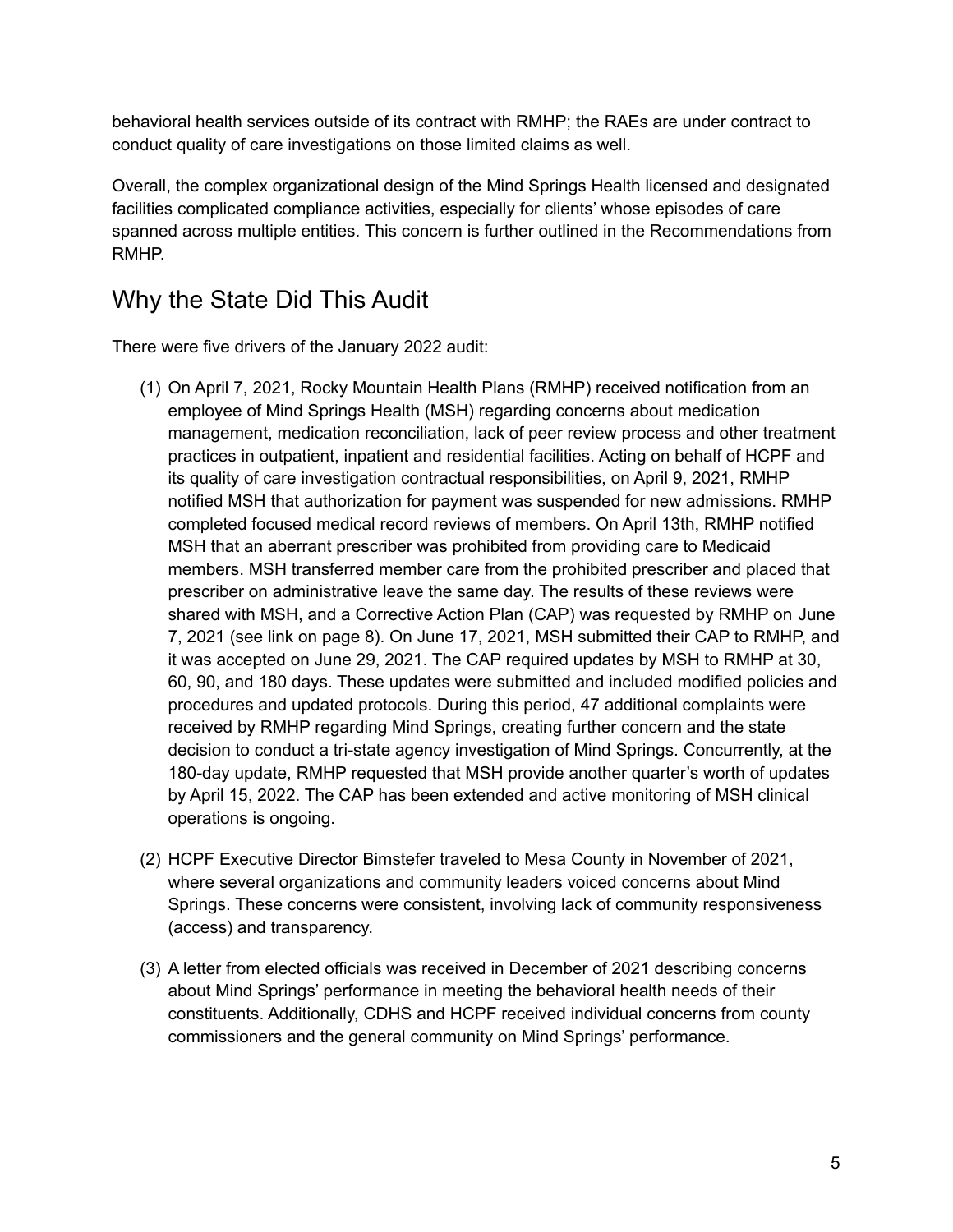- (4) HCPF Executive Director Bimestefer met with Mind Springs leadership during this same November trip to discuss community complaints and was not satisfied with their responses to community concerns.
- (5) Parallel access and transparency complaints received by CDHS and HCPF from Summit County community leadership.

A cross-department onsite audit began on January 11, 2022 to address the concerns and complaints received. The April 2021 original audit initiated by RMHP, acting under contract as the HCPF RAE, was incorporated into this January 2022 audit.

# <span id="page-5-0"></span>Tri-Agency Audit Objective

The objectives of this tri-agency audit were as follows: (a) identify and address quality of care issues through recommendations and a corrective action plan; (b) determine whether Mind Springs' performance is meeting the behavioral health needs of Colordans in the communities it serves and under its contracts with state agencies; and (c) provide additional recommendations and request corrective action plans to address gaps and opportunities in Mind Springs' performance.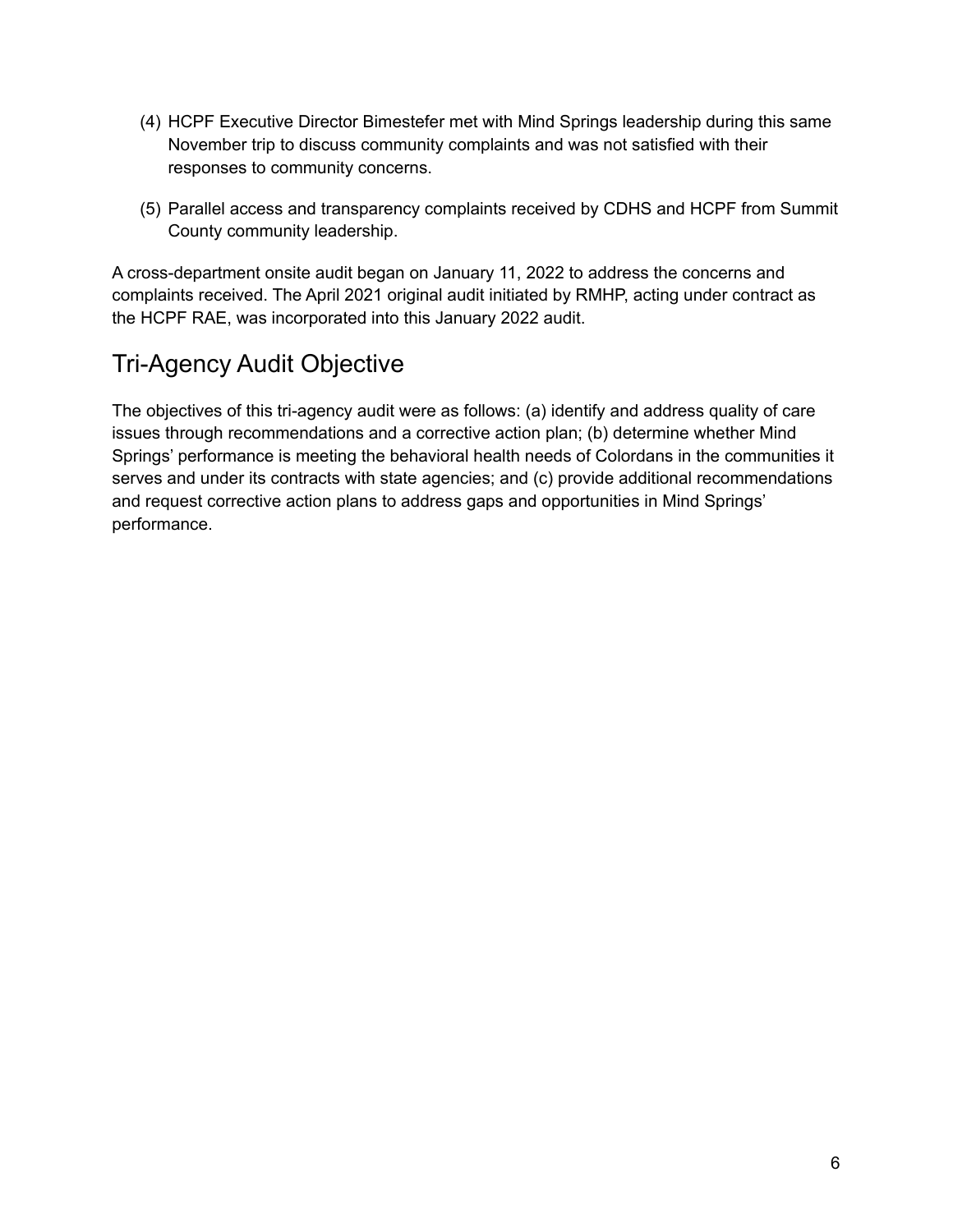# <span id="page-6-0"></span>AUDIT, FINDINGS, AND RECOMMENDATIONS

# <span id="page-6-1"></span>Department of Health Care Policy and Financing AUDIT:

Rocky Mountain Health Plans' (RMHP) role in the audit included: (a) analysis and updates regarding the ongoing quality of care corrective action plan from the April 2021 audit; (b) Mind Springs' financial and reporting requirements; (c) the effect of using funding from multiple community and state programs on accountability; (d) organizational structure; (e) member access; and (f) quality of care investigation. In accordance with the RAE contract and 42 CFR 438, RMHP reviewed records, conducted meetings with Mind Springs, and completed multiple rounds of questions and answers with Mind Spring's interim CEO to review these areas for state and federal regulatory and contract compliance.

HCPF additionally conducted a post-payment claims review for fraud, waste, and abuse in accordance with 10 CCR 2505-10, Section 8.076.2.B.3. The review looked at fee-for-service claims paid to Mind Springs for services rendered between 7/1/2020 and 12/31/2021. From the client list provided by Mind Springs, only four clients were identified as receiving fee-for-service inpatient mental health services. Electronic health records for all four clients were reviewed against these claims to ensure proper payment.

HCPF further reviewed the Mind Springs employee survey conducted as part of the tri-agency audit to identify and address opportunities voiced by frontline workers, administrators, leadership and staff.

### <span id="page-6-2"></span>Department of Health Care Policy and Financing FINDINGS:

#### **RMHP RAE Initial Audit findings on behalf of HCPF that began April 2021 incorporated into the Tri-Agency Audit:**

During the Quality of Care (QoC) audit, initiated on April 10, 2021, pursuant to a consistent and growing number of complaints, as well as a whistleblower message sent by a Mind Springs physician to an RMHP medical director, RMHP reviewed medical records for 112 members, including prescriptions, discharges, peer review, and oversight and case management documentation within Mind Springs inpatient and outpatient operations. In the final [Quality](https://hcpf.colorado.gov/sites/hcpf/files/6.7.21%20MSH%20QOC%20Review%2C%20RMHP%20to%20MSH%20Letter.pdf) of Care [report,](https://hcpf.colorado.gov/sites/hcpf/files/6.7.21%20MSH%20QOC%20Review%2C%20RMHP%20to%20MSH%20Letter.pdf) published on June 7, 2021, RMHP found serious issues regarding aberrant prescribing, peer review, hospital discharge planning and post-acute follow-up.

- (1) RMHP Quality of Care reviewers found that MSH outpatient and inpatient policies and procedures were deficient in describing quality processes specific to the oversight and implementation of quality programs.
- (2) MSH's peer review oversight process was inconsistent. Some reviews met peer review standards, while others did not meet standards. There was no indication that deficient findings were reviewed or acted upon.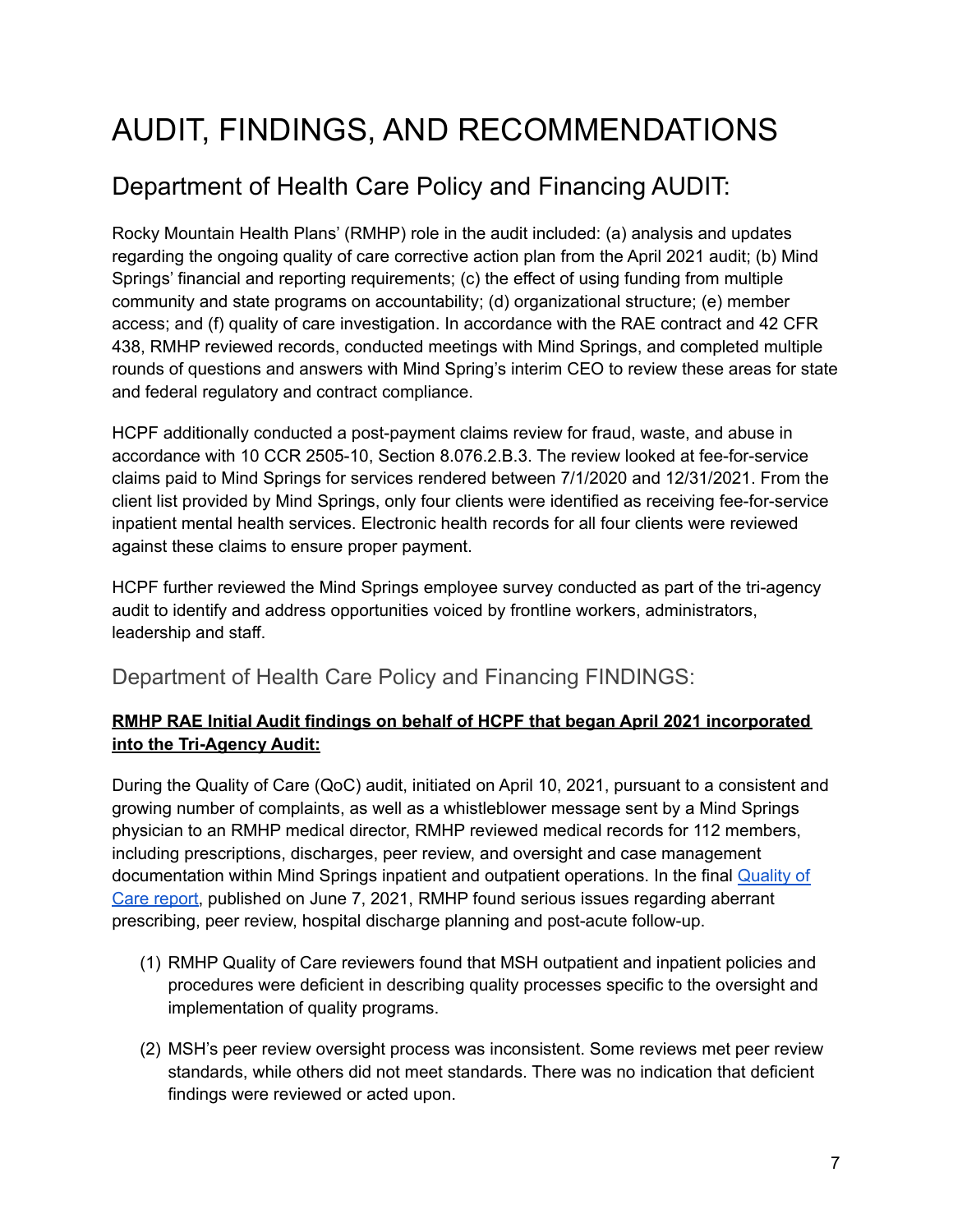- (3) MSH care transitions and inpatient discharge processes were inconsistent, including lack of follow-up after an inpatient stay.
- (4) MSH prescribing practices were inconsistent and aberrant, putting patient health and well-being at risk.
	- (a) Members were prescribed multiple controlled substances, such as stimulants and benzodiazepines at high doses, increasing the potential for overdose and addiction.
	- (b) There was a lack of coordination and communication with outside providers prescribing other sedatives, such as Suboxone or muscle relaxants.
	- (c) There was no documentation of monitoring for members being prescribed controlled substances, such as leveraging the Prescription Drug Monitoring Program (PDMP) controlled substance database or performing drug screens.
	- (d) There was a practice of prescribing sedatives at high doses with other medications that are highly sedating at high doses, such as Seroquel or Gabapentin, and not monitoring or documenting levels of sedation.

On June 29, 2021, RMHP imposed a [corrective](https://hcpf.colorado.gov/sites/hcpf/files/6.29.21%20MSH%20QOC%20Review%20RMHP%20Response%20Letter.pdf) action upon MSH to remediate these deficiencies at risk and commenced routine, monthly monitoring of MSH's remediation plan in tandem with HCPF. On December 22, 2021, RMHP produced a summary of additional Quality of Concern (QoC) complaints and reviews over the course of the entire RAE period, from July 1, 2018 to December 15, 2021. RMHP reviewed a total of 472 records during that time period, 68 of which revealed severe patient risks and another 60 of which created moderate risks to patient safety.

RMHP, acting in its RAE contractual capacity with HCPF, collaborated with the three state agencies to build upon these findings and support the comprehensive, multi-agency audit of MSH financial, access, quality, and community impact performance, launched on January 11, 2022.

#### **RMHP RAE Ongoing Audit Findings through March 2022:**

- (1) Upon completion of the multi-agency audit on January 24th, and multiple additional rounds of inquiry with MSH Interim CEO, RMHP did not find material instances of non-compliance with the established *Behavioral Health Accounting and Auditing Guidelines* currently published by the State of Colorado. However, RMHP identified ways in which use of permissible, but varying cost, revenue and offset methods may compromise service to the community.
- (2) RMHP observed that there is concurrence that may be a causal effect between the revenue allocation, cost allocation, staffing, and operating model utilized by MSH and the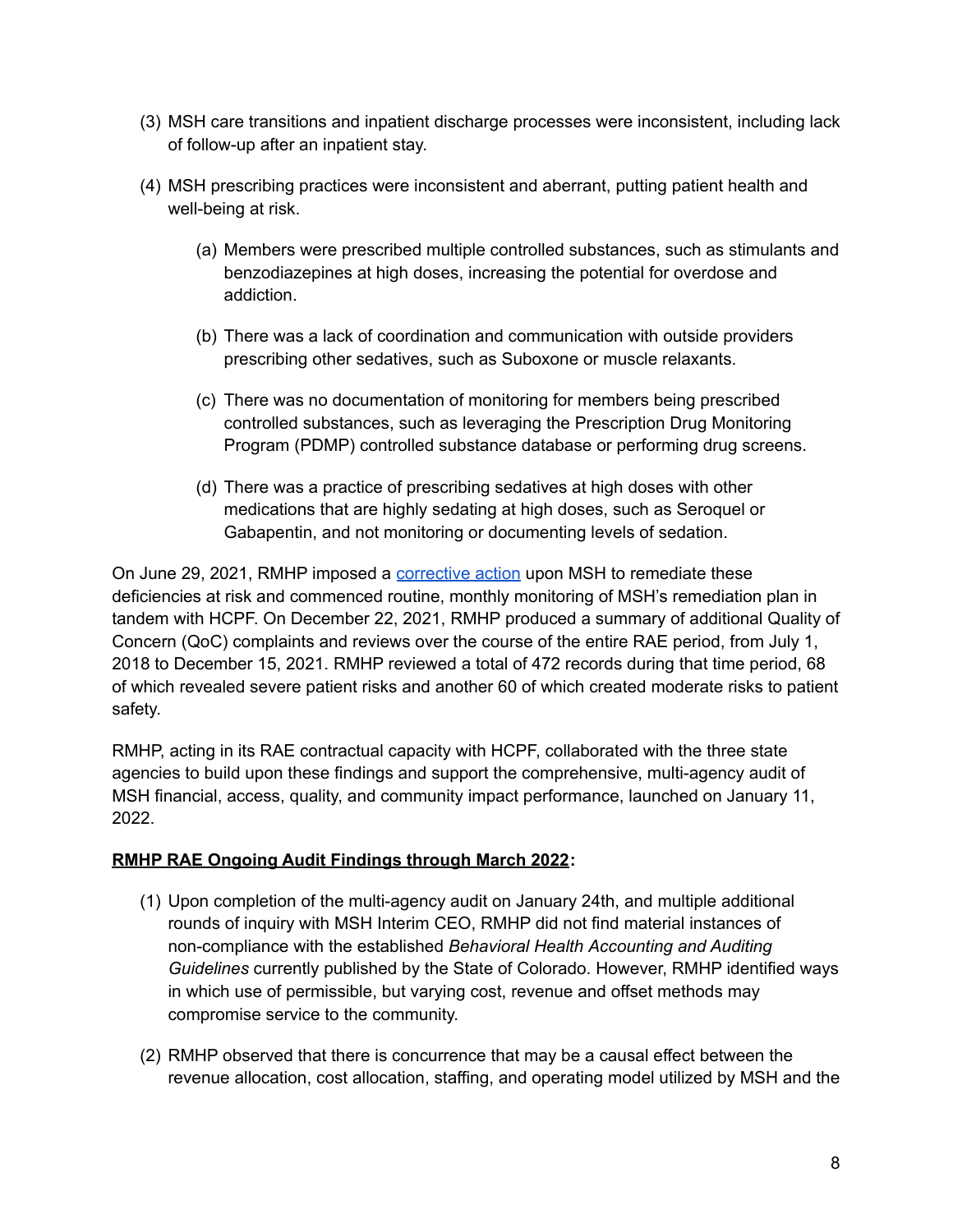dissatisfaction with MSH access and services voiced by community stakeholders across MSH's current 10 county service area.

- (3) The MSH board structure is complex, lacks transparency, limits community engagement, excludes specific community board participation, has over-representation in other areas, and is not being leveraged to respond to community needs. Opportunities also exist to address board members who may have conflicts of interest.
- (4) The needs of the communities served by MSH are not being met, as voiced by the community. This includes but is not limited to multiple ongoing complaints regarding untimely access to psychiatric and prescriber services and other outpatient treatment and supports as well as poor access opportunities that are not documented in medical records to the clients who could not access services.
- (5) In conversations with MSH as part of the audit, leadership was not able to articulate or share documented metrics on community access to service gaps, nor produce plans to address those access gaps. There was a significant disjoint in MSH community needs perception, its own performance, and the voice of the community.
- (6) RMHP has been overseeing the June 29, 2021 corrective action plan (CAP) for the quality of care concerns with Mind Springs. Since the CAP was issued, RMHP has found that the inpatient admission rates are significantly higher than in other Region 1 CMHC catchments, and that outpatient follow-up rates are lower.

During this review, HCPF staff looked at fee-for-service claims paid to Mind Springs for services rendered between 7/1/2020 and 12/31/2021, outside of the RAE capitation benefit coverage. From the client list provided by Mind Springs, only four clients were identified as receiving fee-for-service inpatient mental health services. Electronic health records for all four clients were reviewed against these claims to ensure proper payment. HCPF found that there were no overpayments identified in the very limited fee-for-service post-payment claims review.

### <span id="page-8-0"></span>Department of Health Care Policy and Financing RECOMMENDATIONS:

RMHP has extended the corrective action plan (CAP) and monthly monitoring process to ensure the appropriate peer review, drug safety and access standards are actively monitored and met. As stated above in the findings section, on June 17, 2021, MSH submitted their CAP to RMHP, and it was accepted on June 29, 2021. This CAP required updates by MSH to RMHP at 30, 60, 90, and 180 days. These updates were submitted and included modified policies and procedures and updated protocols. At the 180-day update, RMHP received another quarter's worth of updates from Mind Springs by April 15, 2022, *showing progress but remaining gaps in some cases with clinician understanding of the peer review process and adherence to new requirements.* **Accordingly, RMHP, acting on behalf of HCPF, will require that Mind Springs develop and submit written corrective action plans that responsively and effectively address the following in response to the above findings**: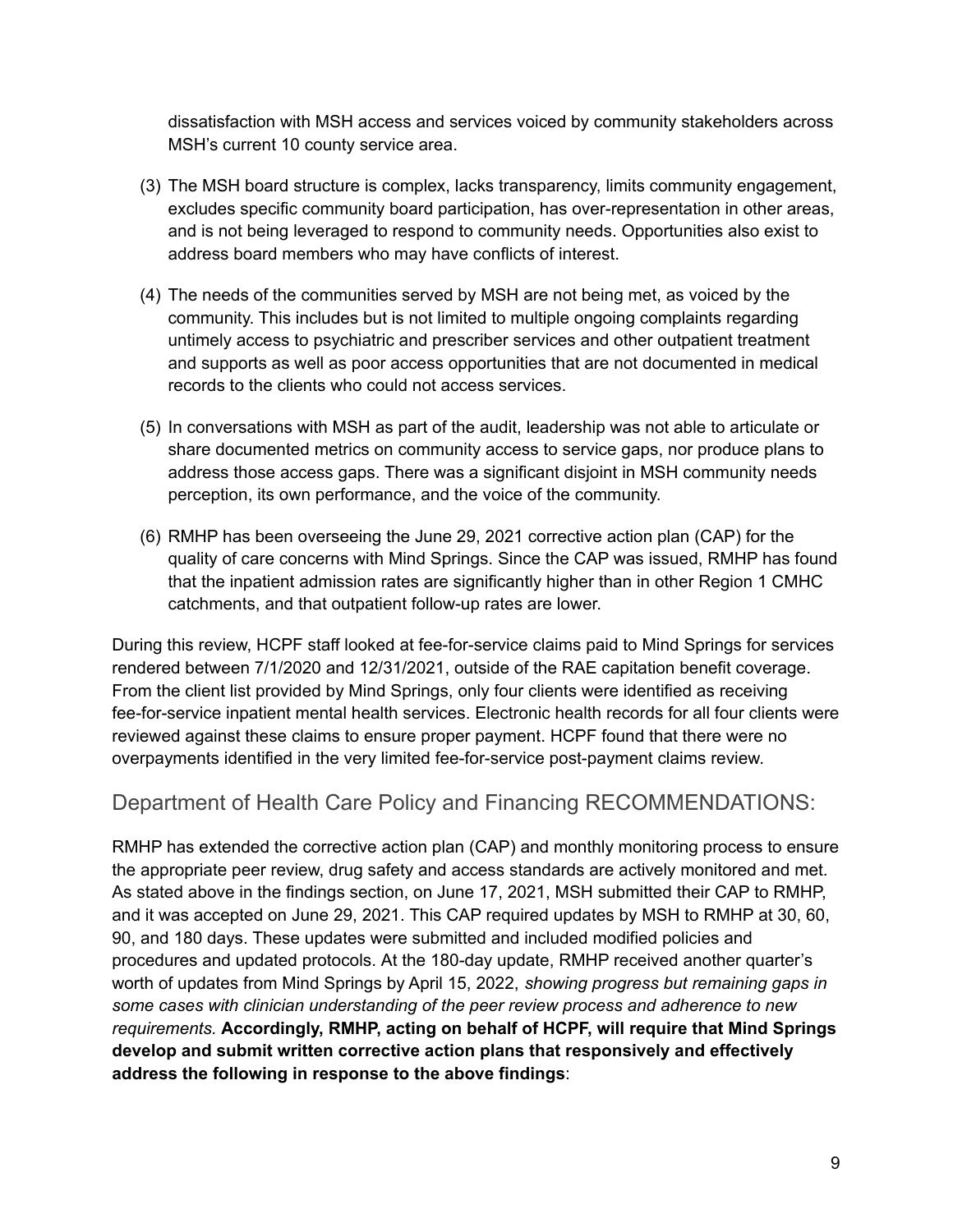● **Safe prescribing.** Upon implementation of the June 29, 2021 corrective action plan, RMHP initiated a process to oversee the remediation of MSH policies, procedures, training, clinical documentation and coordination processes to address severe patient risks created by the aberrant prescribing practices noted in the June 7, 2021 Quality of Care findings, as well as in subsequent complaints and reviews regarding aberrant prescribing. Mind Springs is currently working to close nine (9) outstanding gaps in the corrective action plan, all of which pertain to prescribing practices — and demonstrated staff compliance with recently updated policies and procedures. RMHP will continue active oversight, monitoring and monthly reporting requirements within the corrective action plan until these gaps are closed by MSH.

Additionally, RMHP is partnering closely with HCPF to accelerate adoption of electronic health record-based (EHR) tools for safe, effective prescribing throughout Colorado. Given the findings in the HCPF quality-of-care review, HCPF will require adoption of the State's EHR-based solution, which includes the *OpiSafe*™ module for controlled substances, by Mind Springs for Medicaid members upon contract renewal for SFY 2022-23. *OpiSafe*™ offers an integrated opioid-risk tool for prescribers to prevent the misuse and abuse of opioids, benzodiazepines, and other controlled substances with an overall goal to make patients safer and provide better access to care. (The tool could be used by Mind Springs for all their patients.) The opioid risk module compiles a comprehensive patient risk profile in the provider's EHR system by leveraging the following data and features: integrated Prescription Drug Monitoring Program (PDMP) data, toxicology reports, clinical guidelines, education, a GPS treatment locator, and patient accessible tools for overdose prevention.

- **Reformed board structure, transparency, and community access.** A satisfactory corrective action plan will include a specific, revised governance design, which collapses the current, multi-board structure into a single, comprehensive governing board at the parent organization level with powers and duties sufficient to control the activities of all legal entities owned and operated by MSH. The corrective action plan will further expand the board to include representatives from the various communities served by MSH. Recognizing the emerging change in management for the hospital owned and operated by MSH, soon to be formalized, the corrective action plan will include a seat on the centralized board for this managing entity. A satisfactory correction action plan will also include the posting of board members, contact information, board meeting dates/time/location, and time for public comment during those meetings. These changes, through the corrective action plan, will also ensure that the board has adequate insight into community input that balances input from MSH senior leadership.
- **Access to care measurement and tracking**. RMHP implemented enhanced access requirements, effective July 1, 2021, to ensure that clinical services are delivered promptly, following **any** request for care – regardless of whether it is received by phone, email, walk-in or physician referral. Up to this point, the common standard applied in state programs for CMHCs is that "*an appointment be offered*" upon request – not that care is actually delivered. This is a new contractual requirement for Region 1 CMHCs,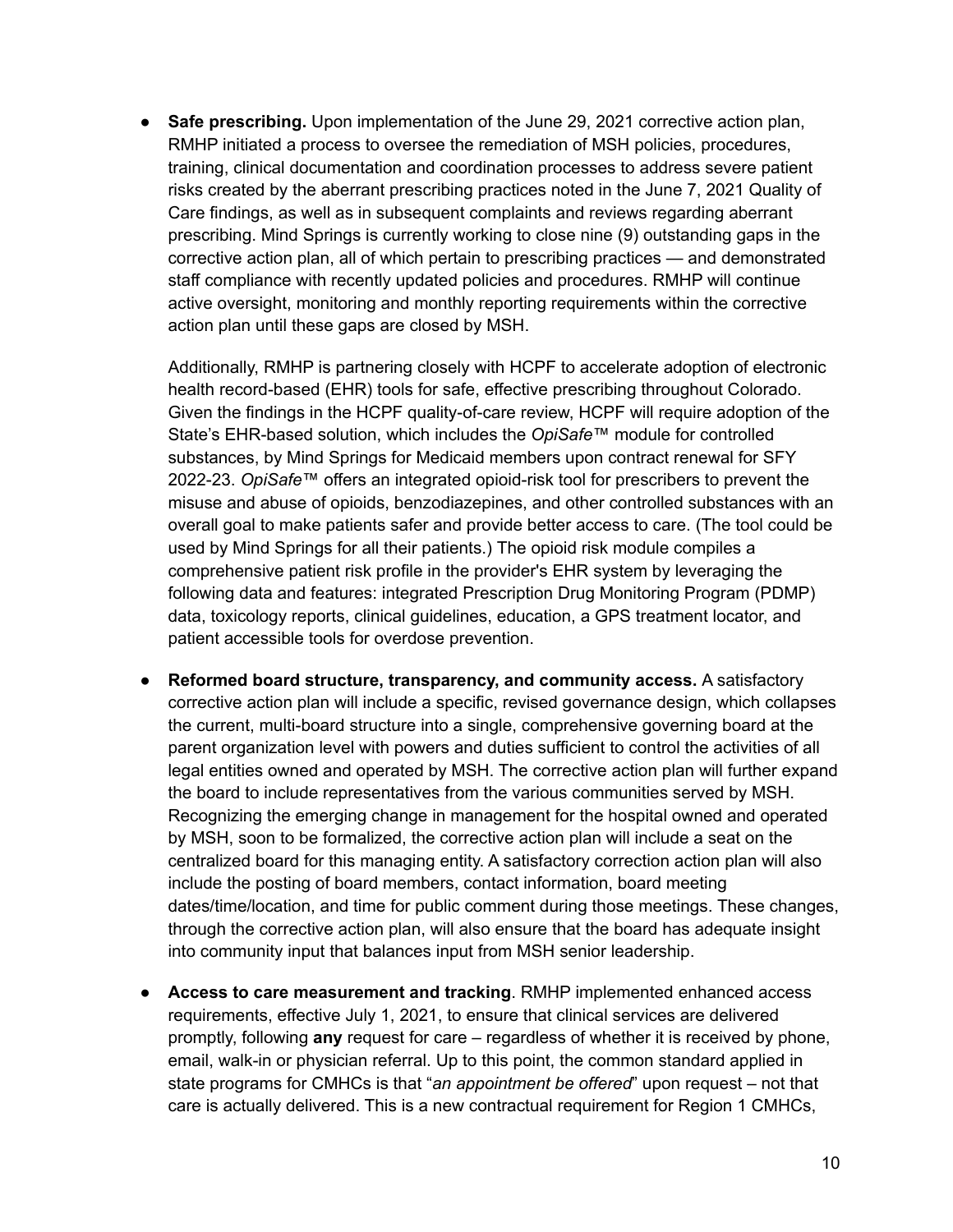which have been working to develop systems to report required information. MSH is obligated to report this required information. A satisfactory corrective action plan will include processes for MSH to ensure compliance with this requirement. A satisfactory corrective action plan will also ensure that the customer can engage in Spanish with Mind Springs during the intake process, that the Spanish speaking resources are available to those who need them, not just generally available within Mind Springs.

A satisfactory corrective action plan will include a documented plan to close any gaps in RAE contractual access to care standards identified pursuant to enhanced RMHP monitoring for SFY 2021-22 and adopt updated contractual standards for SFY 2022-23.

- **Compliance with revised cost reporting requirements to improve transparency and financial accountability.** A satisfactory corrective action plan will include documented training and implementation plans to implement HCPF's revised Myers & Stauffer cost reporting and auditing requirements, effective for state fiscal year 2022-2023. This will improve granularity and transparency into CMHC funding and costs.
- **Medicaid staff reporting requirement.** A satisfactory corrective action plan will include development of a plan and report to be submitted quarterly on Medicaid staffing that details FTE by county that are actively serving Medicaid Members (the first report will cover staff time from July – September of 2022).

<span id="page-10-0"></span>Department of Health Care Policy and Financing Workforce Gaps, Staffing Vacancies, Leadership Continuity FINDINGS:

As per Mind Springs audit follow-up communications dated April 8th, there are 13 open administration positions and 98 open clinical positions, for a total of 111 open positions of 538.76 total authorized MSH positions, representing a 21% vacancy rate across MSH.

|                         |        |           | Total            |
|-------------------------|--------|-----------|------------------|
|                         | Vacant | Vacant    | Vacant           |
|                         | Admin  | Clin ical | <b>Positions</b> |
| Mind Springs Inc        | 10.17  |           | 10.17            |
| West Springs Hospital   | 1.05   | 50.81     | 51.86            |
| Mind Springs Health     | 1.60   | 47.51     | 49.11            |
| <b>Total Enterprise</b> | 12.82  | 98.32     | 111.14           |

More broadly, HCPF worked with the RAEs to survey 183 behavioral health organizations across the state to determine the number and type of vacant, filled, and temporary positions. Data can be used to estimate the difference in vacancy rates between clinical and administrative positions. According to this survey, on average organizations have higher vacancy rates for clinical positions than for administrative positions.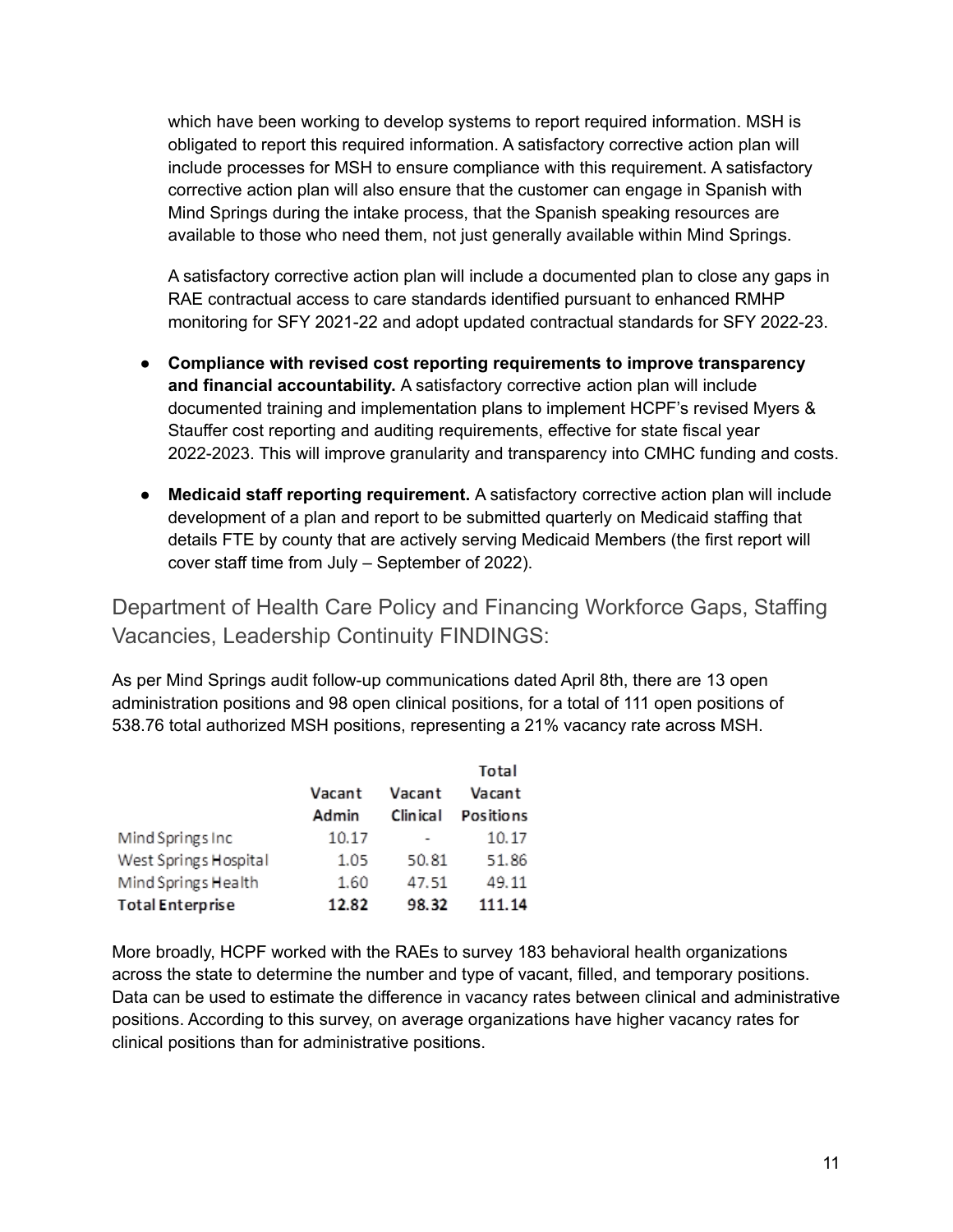| <b>Type of Position</b>             | <b>Vacancies</b> | <b>Total Positions</b> | Percentage |
|-------------------------------------|------------------|------------------------|------------|
| <b>State Survey: Administration</b> | 399              | 2,839                  | 14%        |
| <b>State Survey: Clinical</b>       | 1,108            | 5,759                  | 19%        |
| State Survey: Total                 | 1,447            | 8,598                  | 17%        |
| MSH: Administration                 | 12.82            | 126.72                 | 10%        |
| <b>MSH: Clinical</b>                | 98.32            | 412.04                 | 24%        |
| MSH: Total                          | 111.14           | 538.76                 | 21%        |

Compared to the state survey average, MSH administrative vacancy rate of 10% is below the 14% survey average, the MSH clinical vacancy rate of 24% is above the 19% survey average, and the 21% total MSH vacancy rate is above the total state survey average vacancy rate of 17%.

### **Opportunity: Understand and respond to the voice of the MSH workforce to improve quality, staffing, performance, service to the community**

At the start of the Tri-Agency Audit Review, state leadership communicated directly to the Mind Springs workforce about the audit to explain its purpose, clarify shared goals, and invite Mind Springs employee engagement into the process in order to leverage their insights to help identify opportunities for Mind Springs to better meet the needs of the communities it serves. As part of the January 2022 Audit Review, Mind Springs employees were provided an anonymous, online employee survey. In this survey, the employees were asked:

1. How can state agencies and Mind Springs work together to improve services for Coloradans?

2. What policies could be changed or improved to enhance service delivery and/or your ability to do your job?

3. What ideas do you have around staffing and ensuring Mind Springs has the workforce needed?

4. What types or levels of behavioral health services are needed at Mind Springs to support individuals in Colorado?

5. What do you think is the most important issue facing Mind Springs right now?

6. Is there anything else you would like to share?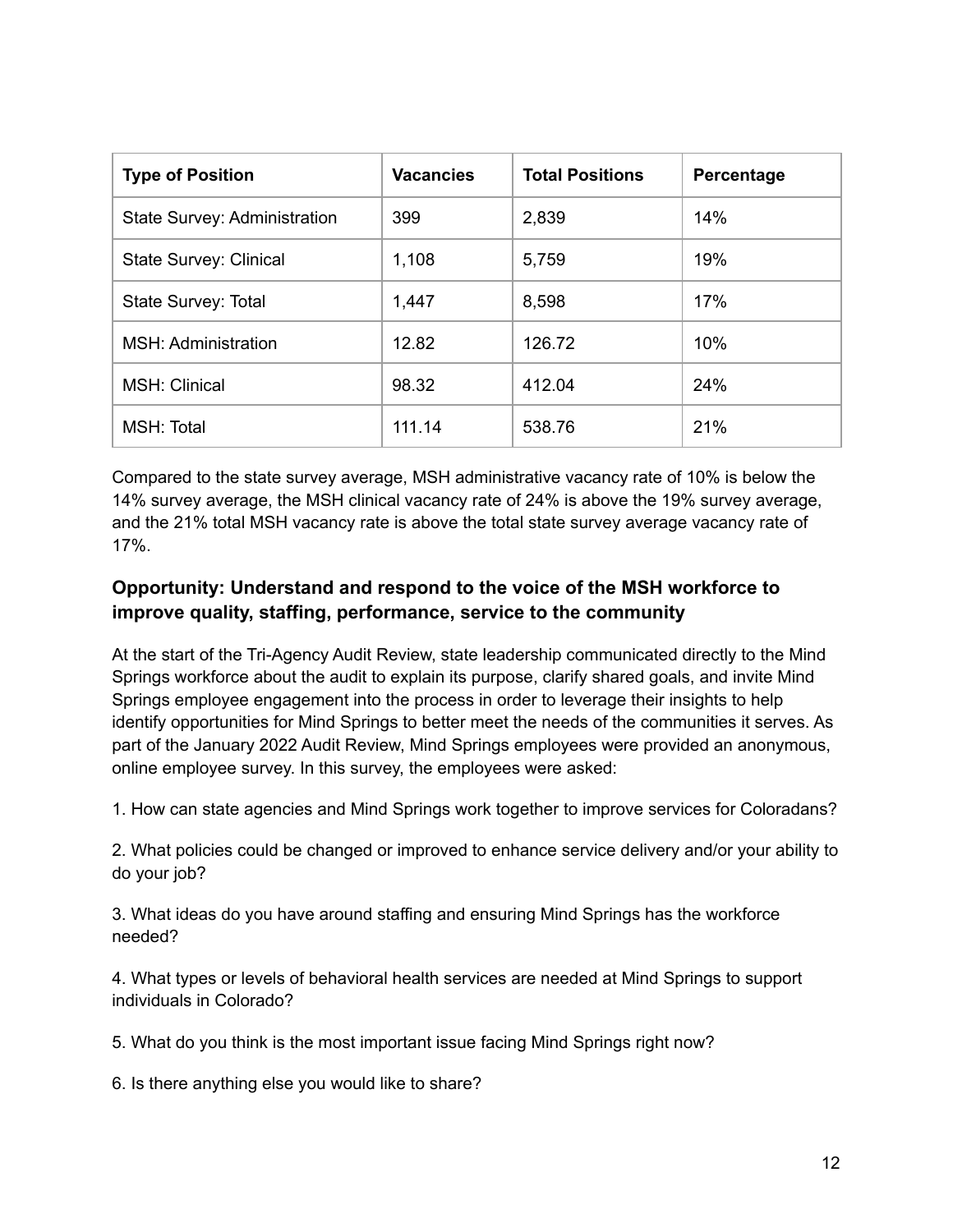Sixty-seven (67) employees responded to the survey. **The employee survey findings are provided below:**



Top 5 Issues Identified

■ Theme 5 - Workforce Issues (Wages/Burnout/Turnover/Workload)

**Theme 1: Barriers to Care (29%):** Barriers to care was highlighted 137 times throughout the 67 individuals' answers. For the purposes of a corrective action response, we note the lack of resources voiced by the employees, the type of treatment available on the Western Slope as well as the lack of clinicians available to treat individuals.

**Theme 2: Excessive Administrative Paperwork and Data Entry (12%):** The theme of administrative work and data entry was mentioned 56 times throughout the survey. The theme of this identifier included the lack of simplification within the data entry and the amount of data required to be collected for different state agencies. Many responses alluded to creating one Mind Springs database and finding a manner to integrate it into the day to day duties of the staff.

**Theme 3: Accountability (14%):** Accountability was mentioned 66 times within the sample of 67 individuals. Multiple responses called for Mind Springs to be held accountable by state agencies, including quarterly audits. Respondents indicated that many patients are turned away due to funding issues and that leadership within Mind Springs was top heavy and needed to be held accountable for their actions in how the agency is run.

**Theme 4: Collaboration/Communication/Transparency (16%):** This topic occurred 78 times within the response to the survey - collaboration, communication and transparency was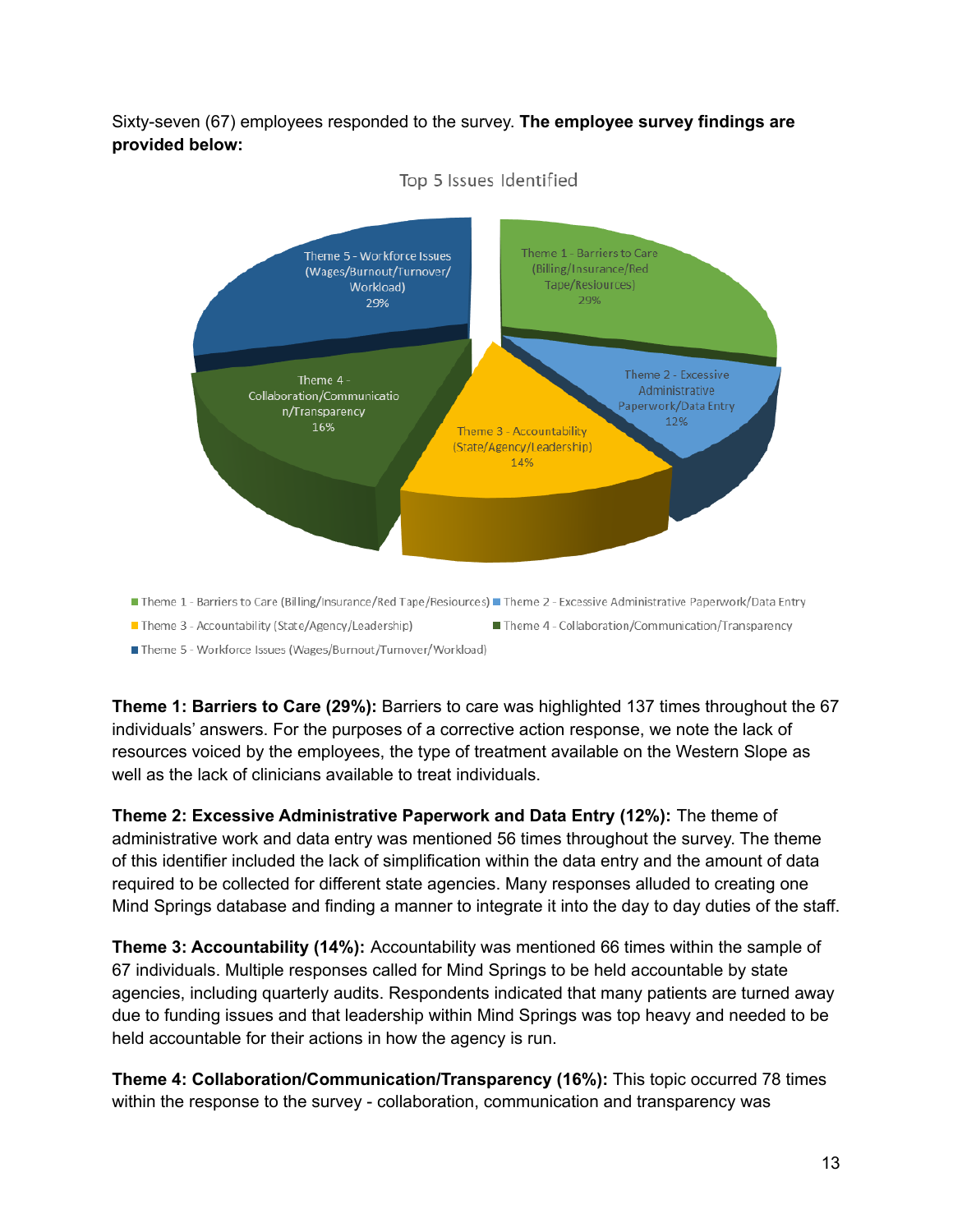prevalent. Feedback indicated that Mind Springs leadership and floor staff were all in need of collaboration, communication, and transparency. Several responses indicated that collaboration was sparse between teams, which produced a hostile work environment.

**Theme 5: Workforce Issues (29%):** Workforce issues were the prevailing theme throughout the responses, mentioned 138 times by 67 individuals. Low wages and high cost of living are the main concerns of those who are employed at Mind Springs. It was suggested that the wages are very low for the education employees possess and for the work that the employees conduct. Next, the workload is high and the workforce is insufficient. Respondents suggested that there is too much work to get done in a normal work day and that turnover is high without replacement of those individuals. Responses indicated that this leads to burnout of the workforce, providing poor balance between work and life.

<span id="page-13-0"></span>Department of Health Care Policy and Financing Workforce Gaps, Staffing Vacancies, Leadership Continuity RECOMMENDATIONS:

HCPF is requiring a Mind Springs corrective action plan that addresses the five common themes represented in the employee concerns identified through the employee survey conducted as part of the audit and noted above.

Regarding staffing findings in this section, HCPF is requiring a corrective action plan that addresses strategic initiatives that MSH will pursue to fill open positions, as well as a monthly update on the number of open positions for clinical and administrative staff as compared to the total available MSH positions. This will enable comparison of changes month to month and the effectiveness of the corrective action plan. HCPF is also requiring that as part of this monthly update, that MSH communicate the status of filling key leadership positions such as the CEO (formerly held by Sharon Raggio) and Executive Vice President (formerly held by Michelle Hoy) roles within Mind Springs Health, as well as the Vice President of West Springs Hospital (formerly held by Kim Boe, and subsequently for a brief period by Brandi Kroese). HCPF is also requiring, as part of this monthly monitoring and corrective action plan, the status of the execution of the contract with Signet Health, the organization being contracted to manage the West Springs Hospital.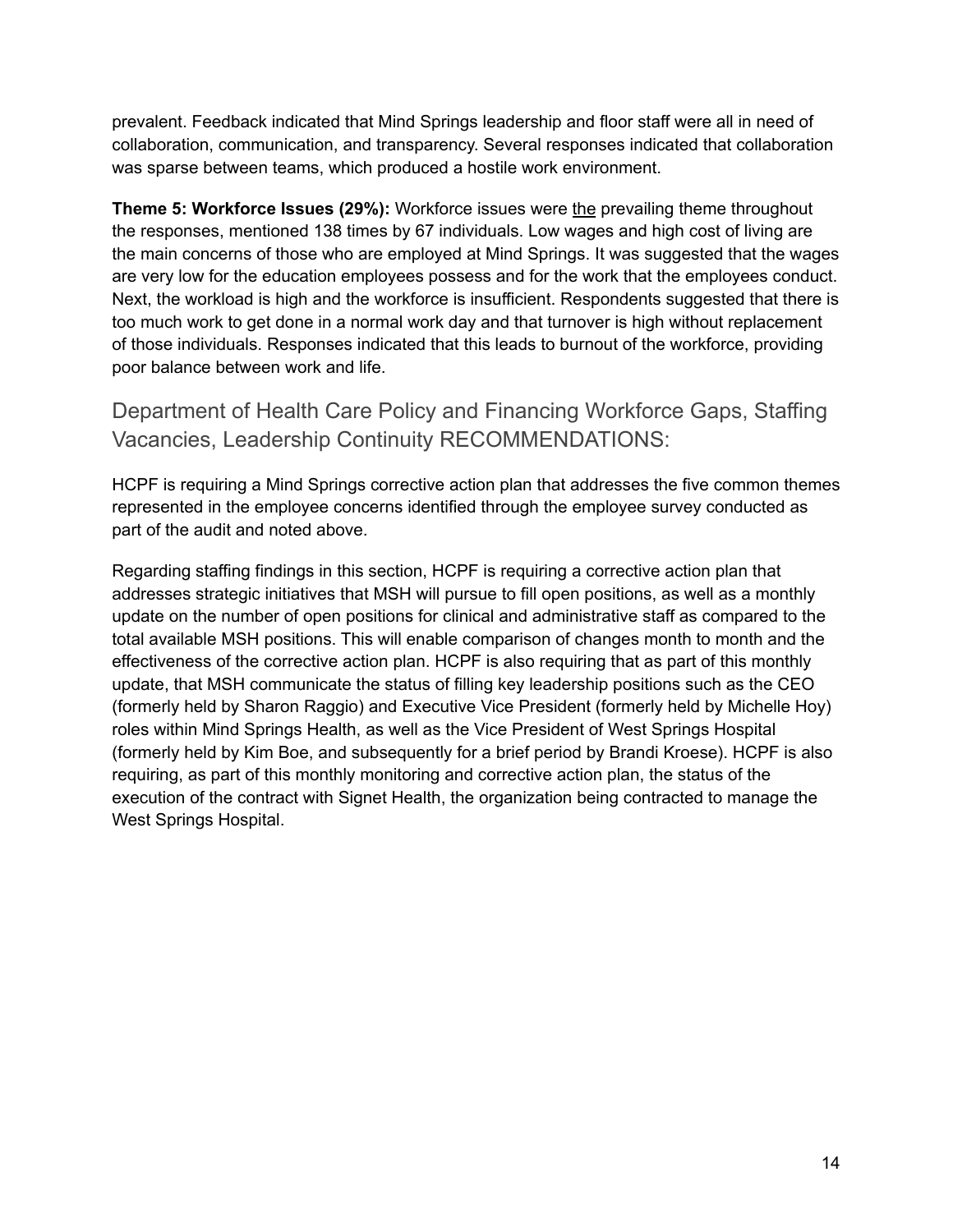## <span id="page-14-0"></span>Department of Public Health and Environment AUDIT:

On May 5, 2021, the Colorado Department of Public Health and Environment (CDPHE) received a complaint filed by Rocky Mountain Health Plans, the Regional Accountable Entity (RAE), regarding West Springs Hospital, Inc. (FAC ID: 01U328). The complaint alleged the facility's governing board failed to provide adequate oversight of patient care and treatment by qualified personnel in accordance with recognized standards of practice. CDPHE subsequently completed an on-site investigation on June 3, 2021, including review of patient records, facility documentation review, staff interviews and numerous observations throughout the hospital. The allegation of governing board failure was not substantiated, which does not disprove the allegation. There was insufficient corroborating evidence to establish with certainty that the allegation occurred; therefore, related deficient practice was not cited.

Although the specific allegation could not be substantiated, the CDPHE investigation revealed deficient practice in other areas governed by the regulations. The facility was cited with condition level deficient practice under 2614 Nursing Services and 1901 Organization and Staffing. CDPHE findings detailed that the hospital failed to ensure the required outpatient services were provided to ensure proper continuity of care. Additionally, it was determined that the facility failed to assess patients in accordance with facility policy. Specifically, nursing staff failed to complete nursing admission assessments for patients upon admission to the facility. As a result, West Springs Hospital, Inc. was required to submit a subsequent plan of correction and later demonstrated necessary correction and compliance on August 4, 2021 as part of a subsequent CDPHE on-site visit. The facility demonstrated a return to substantial compliance on this date.

Then in early January 2022, CDPHE was contacted by the Colorado Department of Health Care Policy and Financing (HCPF) to join a multifaceted, tri-agency investigation in partnership with the Colorado Department of Human Services (CDHS) in regards to continued quality of care concerns at Mind Springs Health. This request was following an audit by Rocky Mountain Health Plans that was completed in June 2021, which resulted in the above mentioned complaint. Upon notification of the RAE audit and being informed of HCPF's receipt of additional complaints in November and December of 2021 from multiple organizations, community leaders and elected officials concerning Mind Spring's performance in meeting behavioral needs of consumers, CDPHE engaged in the joint investigation.

### <span id="page-14-1"></span>Department of Public Health and Environment FINDINGS:

On Tuesday, January 11, 2022, CDPHE joined HCPF and CDHS in the joint investigation that included Mind Springs, which is a licensed Community Mental Health Center (CMHC) under CDPHE's licensing authority (in addition to the above-mentioned psychiatric hospital). For purposes of this tri-agency investigation, given the nature of the complaints and urgency of the response, CDPHE completed their complaint investigation under the authority and licensing standards of the Community Mental Health Center license (Mind Springs Health, Inc. [FAC ID: 15D609]).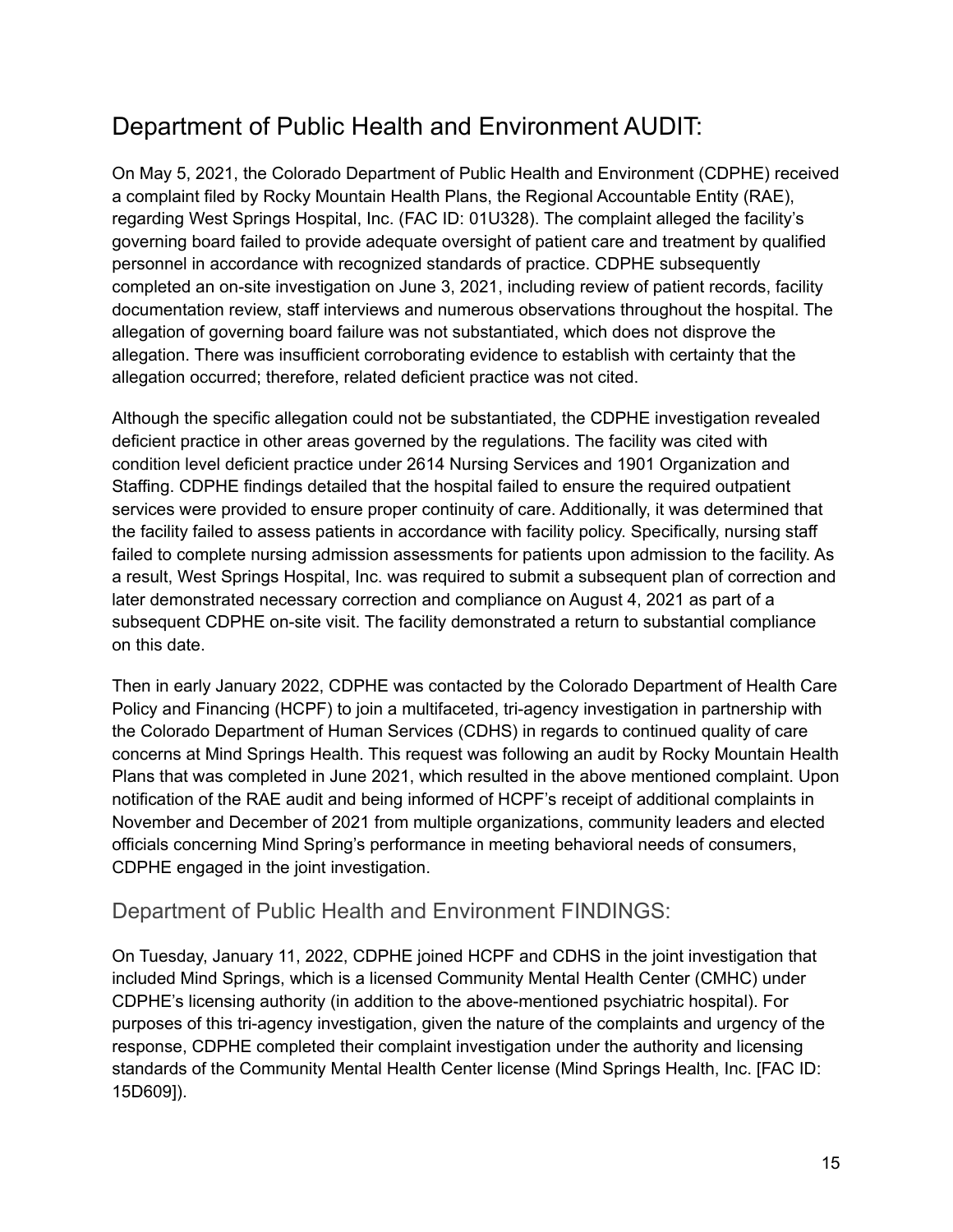CDPHE's complaint investigation of Mind Springs concluded on Wednesday, January 19, 2022. The complaint under CDPHE's jurisdiction alleged the agency failed to:

(1) protect individual client rights

(2) report occurrences as required

(3) implement a quality management program as required per general licensing regulations.

A sample of client records were reviewed, which included observations, interviews and record review throughout the agency's main campus, in one outpatient location (Mind Springs administrative and outpatient services located at 515 28 3/4 Rd., Bldg. A, Grand Junction, CO 81501) and two additional physical locations were toured (including Mind Springs' Women's Recovery Center and Circle program located on the same main campus at 515 28 3/4 Rd., Grand Junction, CO 81501).

The allegations of agency failures were not substantiated. There was insufficient corroborating evidence to establish with certainty that the allegations occurred; therefore, no deficient practice was cited. The report that summarizes CDPHE's investigative findings and comments can be found on [CDPHE's](https://cdphe.colorado.gov/find-and-compare-facilities) Health Facility Find and Compare website.

Lastly, CDPHE received an additional complaint from the parent of a patient regarding West Springs Hospital, Inc. in mid-February 2022. An investigation was completed on March 17, 2022. The complainant alleged the facility failed to have an effective discharge planning process to meet the patient's post discharge needs. This allegation was substantiated with no current deficient practice as the facility recognized and corrected processes related to discharge planning. This aligns with the process outlined in the Centers for Medicare and Medicaid State Operations Manual for not citing past deficient practice. All historical non-compliance reports for both the Mind Springs CMHC and the West Springs psychiatric hospital can be found on [CDPHE's](https://cdphe.colorado.gov/find-and-compare-facilities) Health Facility Find and Compare website.

<span id="page-15-0"></span>Department of Public Health and Environment RECOMMENDATIONS:

CDPHE will continue to monitor the facility's systems of correction and respond with additional investigations as deemed appropriate under the facility's requirements for licensing.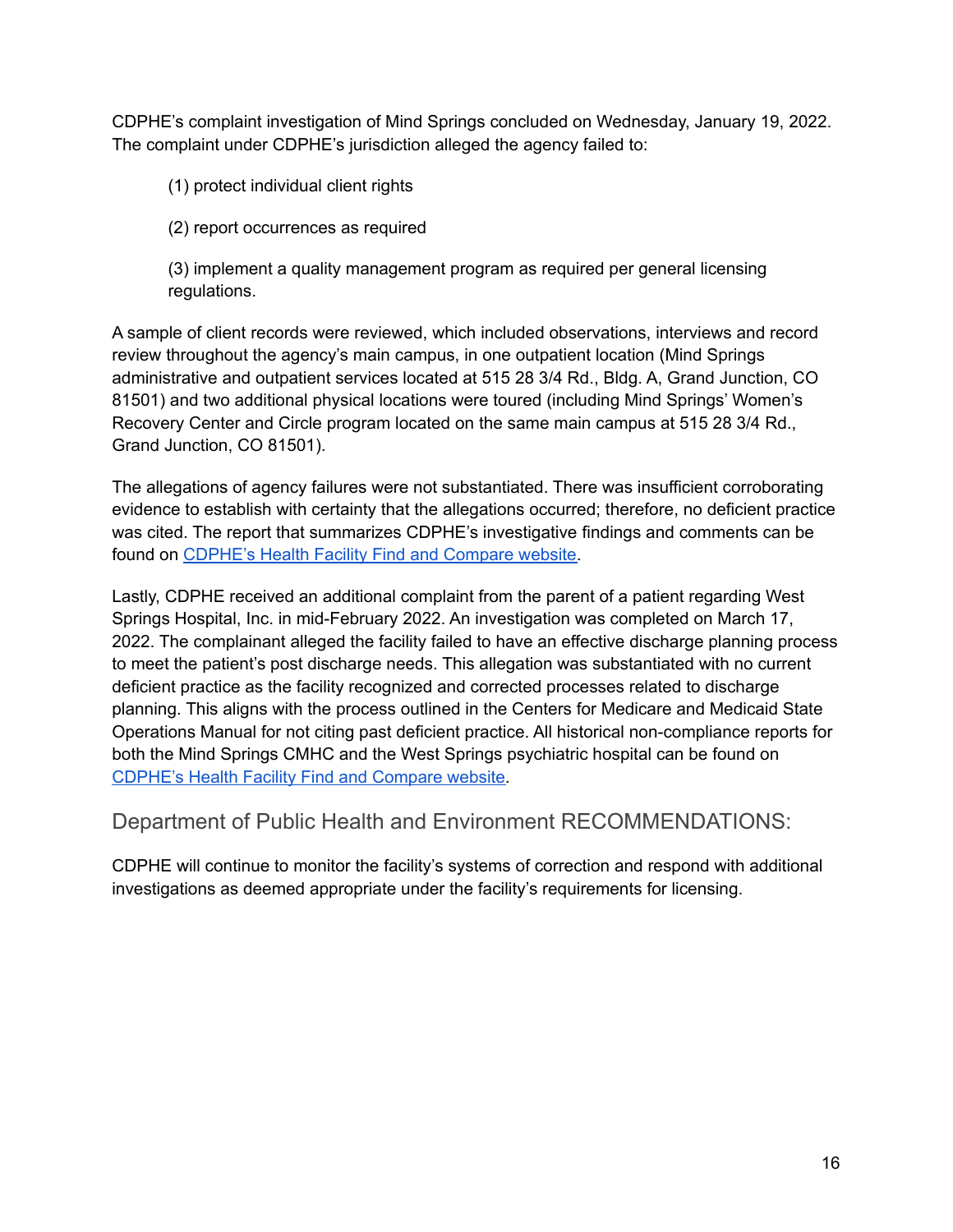### <span id="page-16-0"></span>Department of Human Services AUDIT:

The Colorado Department of Human Services (CDHS), Office of Behavioral Health (OBH) entered the joint audit along with CDPHE and HCPF January 11, 2022, and exited January 19, 2022. The OBH conducted its audit pursuant to CDHS licensing and designation rules at 2 CCR 502-1.

The Colorado Department of Human Services (CDHS), Office of Behavioral Health (OBH) reviewed 60 client charts.

### <span id="page-16-1"></span>Department of Human Services FINDINGS:

The OBH issued eight (8) regulatory deficiencies. The deficiencies and the corrective action requirements are below.

#### **Deficiency 1: 21.140 - CRITICAL INCIDENT REPORTING (CIR) (1-24-22)**

A critical incident is any significant event or condition that must be reported within twenty-four (24) hours to the Department that is of public concern and/or has jeopardized the health, safety and/or welfare of individuals or staff. A review of all critical incident reports received by the Department between August 1, 2021 and November 5, 2021 from all Mind Springs Health licensed and designated sites, showed that 40% were not reported to the Office of Behavioral Health within twenty-four (24) hours, as required by rule.

**UPDATE:** A follow-up review of critical incident reports submitted to the Department from 11/25/2021 to 1/14/2022 found that three (3) out of twenty-one (21) or 14% of the reports were late. While the OBH has seen progress toward timely CIR submittals, OBH reissued its Plan of Action requirement following the joint audit.

#### **Deficiency 2: 21.170.3.A - RELEASE OF INFORMATION (1-24-22)**

An agency that is licensed or designated by the Department must comply with release of information regulations Pursuant to 42 C.F.R. Part 2 and HIPAA. A review of records found that some releases had incomplete sections and one or more records showed communication with an outside entity without a corresponding release. OBH requires that Mind Springs develop and submit written Plans of Action that responsively and effectively address these findings within 30 business days.

#### **Deficiency 3: 21.190.2.B - CONTENT OF RECORDS (1-24-22)**

Content of records shall include all applicable items listed in Section 21.190.2.B.1-14. A review of records found the required documents were not consistently present, particularly for medication-only services. OBH requires that Mind Springs develop and submit written Plans of Action that responsively and effectively address these findings within 30 business days.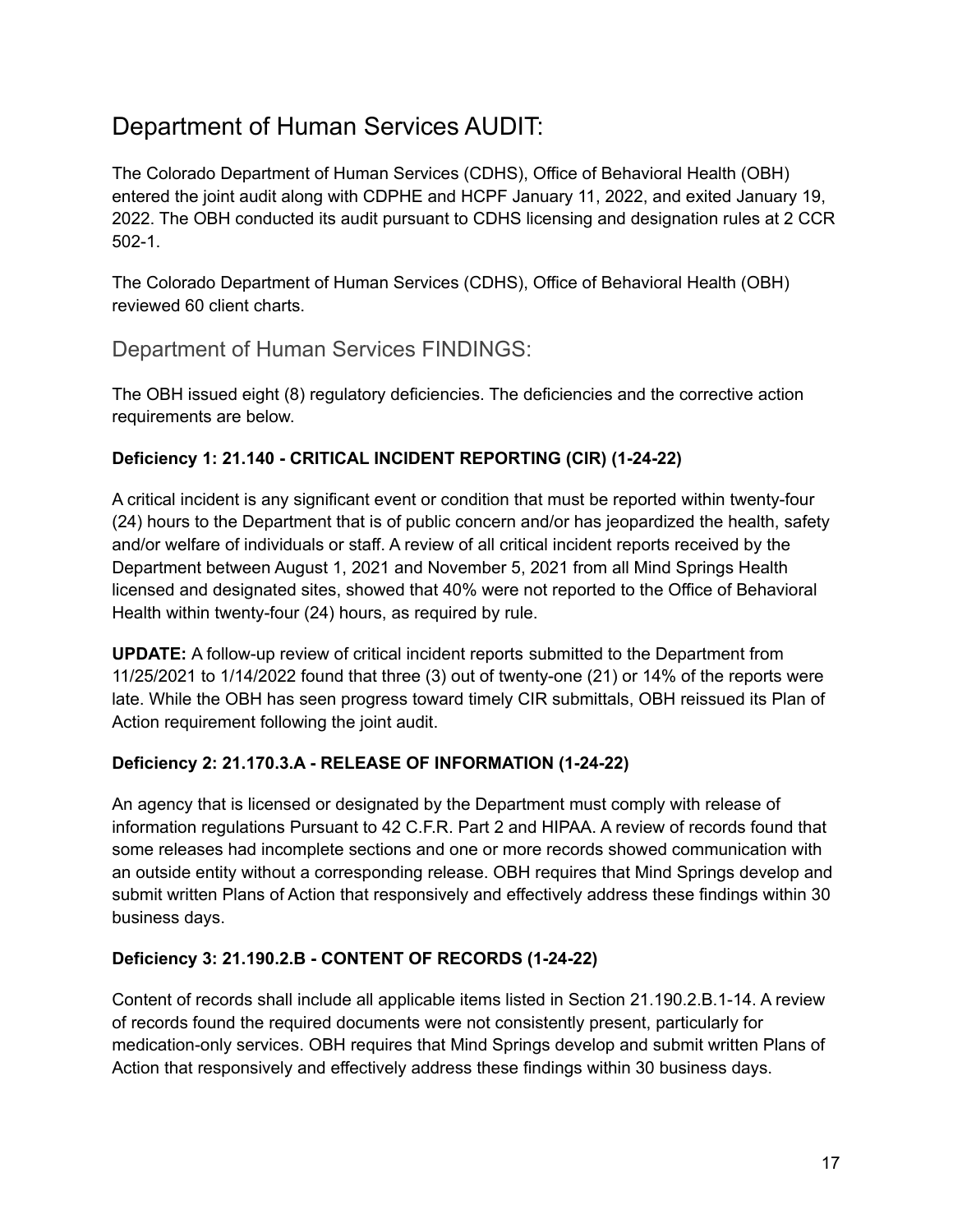#### **Deficiency 4: 21.190.41.A.1 - Service Planning Requirements (1-24-22)**

An individualized, integrated, comprehensive, written service plan will be collaboratively developed between the individual and service provider or treatment team. Service plans reviewed did not sufficiently show input from the individual. OBH requires that Mind Springs develop and submit written Plans of Action that responsively and effectively address these findings within 30 business days.

#### **Deficiency 5: 21.190.41.E.4 - Service Planning Requirements (1-24-22)**

Service plans shall contain specific, measurable, attainable objectives that relate to the goals and have realistic expected date(s) of achievement. Service plan objectives were not consistently framed with the SMART model. OBH requires that Mind Springs develop and submit written Plans of Action that responsively and effectively address these findings within 30 business days.

#### **Deficiency 6: 21.190.62 - Discharge Summary (1-24-22)**

Records shall contain a written discharge summary to include, but not limited to, the information listed in Section 21.190.62.A-M, where applicable. The discharge summaries reviewed did not contain all required elements. OBH requires that Mind Springs develop and submit written Plans of Action that responsively and effectively address these findings within 30 business days.

#### **Deficiency 7: 21.210.3.E - COUNSELOR AND INDIVIDUALS RECEIVING SERVICES; SIGNATURES (1-24-22)**

Agencies shall require persons receiving services, or guardians, to sign service plans, service plan reviews, and revisions, consents, acknowledgments, and other documents needing individual authorization. A record review found excessive use of verbal authorizations without follow-up to obtain a valid written or electronic individual signature. OBH requires that Mind Springs develop and submit written Plans of Action that responsively and effectively address these findings within 30 business days.

#### **Deficiency 8: 21.210.43.A - LEVEL OF CARE (1-24-22)**

In addition to meeting the requirements established in 21.190, agencies shall use the American Society of Addiction Medicine (ASAM) Criteria as a guide for assessing and placing individuals in the appropriate level of care; include information gathered on all six (6) dimensions outlined in The ASAM Criteria in assessments; and utilize the decisional flow process as outlined in The ASAM Criteria to determine level of care. The ASAM Criteria was not used to determine level of care placement in substance use disorder records. OBH requires that Mind Springs develop and submit written Plans of Action that responsively and effectively address these findings within 30 business days.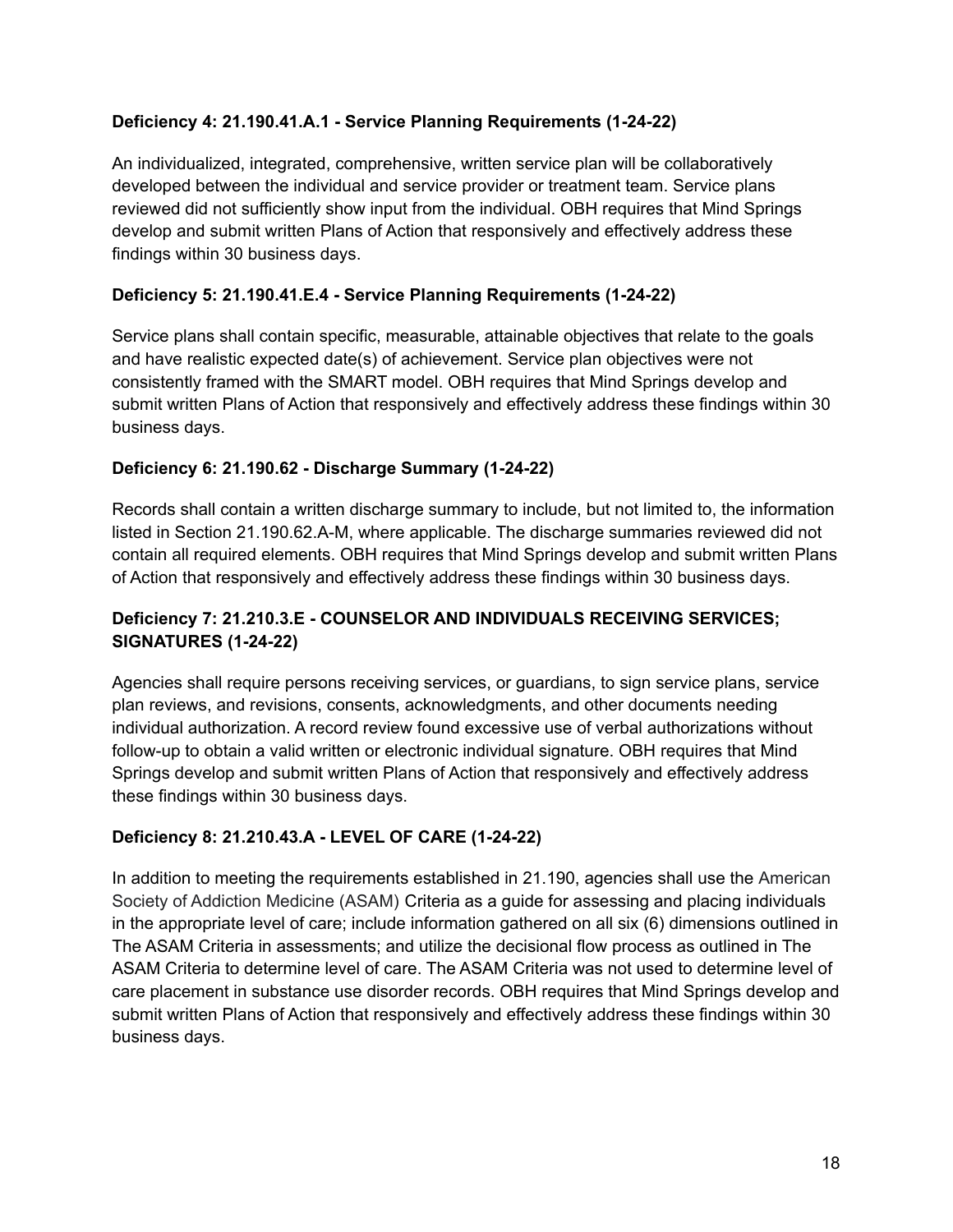OBH also completed three licensing and designation audits on May 3, 2021, July 21, 2021 and November 10, 2021. Each of these audits resulted in the violations listed below, along with corresponding Plans of Action (PoA):

#### **Deficiency 21.190.3.B – ASSESSMENT (7-21-21)**

Updates are not consistently being completed at a minimum of every six months.

#### **Deficiency 21.190.3.D - ASSESSMENT (7-21-21)**

Assessments reviewed inconsistently contained all required elements per the rule, including but not limited to: SUD history, dental history, cultural factors that may impact treatment, legal issues, capacity for self-sufficiency, employment history, and trauma history. Please review this rule and ensure that all components are present on all assessment documents agency-wide. Additionally, there were some documents that prompted for information (such as for military history) but clinicians were inconsistent in addressing all prompts.

#### **Deficiency 21.190.41 - Service Planning Requirements (7-21-21)**

Service plans met some SMART criteria per 21.190.41.E.4, but were typically missing target date for completion and/or other components (one example: "Identify and implement behavioral changes that could be made in workplace interactions to help resolve conflicts with coworkers or supervisors" – specificity could be better, and this lacks measurability and a target date for completion). Service plans lacked documentation that the individual was offered a copy of their plan per rule 21.190.41.G. Service plans did not reflect findings of the cultural assessment per rule 21.190.41.E.3. A few service plans lacked a client signature as required by 21.190.41.F, without any documentation as to why the signature was not obtained.

#### **Deficiency 21.190.62 - Discharge Summary (7-21-21)**

Discharge Summaries reviewed were missing some to most of the components required by the rules (depending on the individual completing the summary), including the individual's diagnosis, advance directives developed during the course of services, primary/significant issues identified during course of services, outstanding concerns, medications prescribed and legal status throughout the course of treatment.

#### **Deficiency 21.140 - CRITICAL INCIDENT REPORTING (11-10-21)**

A critical incident is any significant event or condition that must be reported within twenty-four (24) hours to the Department that is of public concern and/or has jeopardized the health, safety and/or welfare of individuals or staff. A review of all critical incident reports received by the Department between August 1, 2021 and November 5, 2021 from all Mind Springs Health licensed and designated sites, showed that 40% were not reported to OBH within twenty-four (24) hours, as required by rule.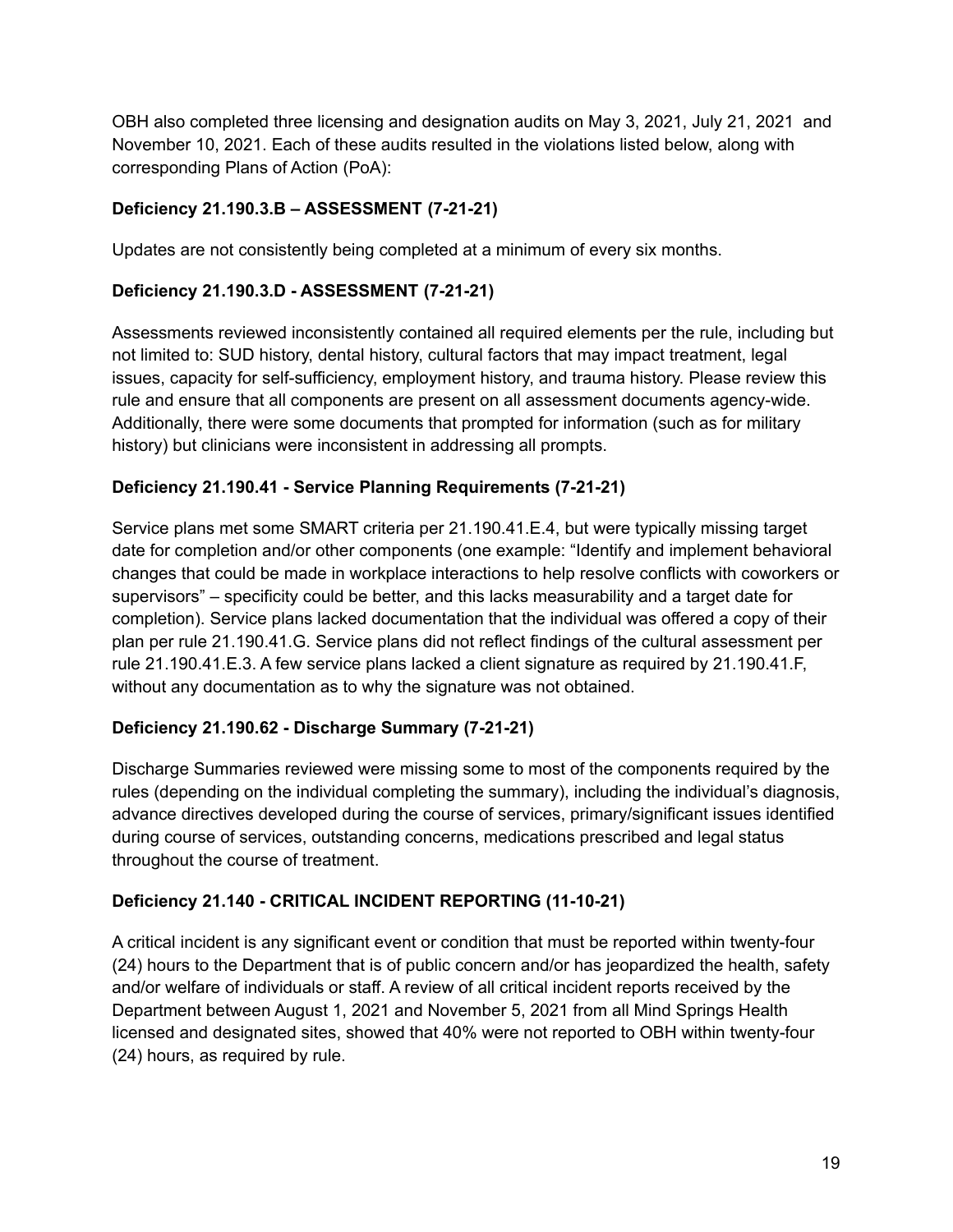#### **Deficiency 21.140.C.2 - CRITICAL INCIDENT REPORTING (5-3-21)**

"The agency shall submit critical incident reports to the Department according to state prescribed forms. This is not in lieu of other reporting mandated by state statute or federal guidelines." West Springs Hospital submitted a critical incident report on January 21, 2021 that occurred and was discovered on 9/28/20. West Springs has submitted other CIRs past the required reporting period of within 24 hours of discovery of the incident.

#### <span id="page-19-0"></span>Department of Human Services RECOMMENDATIONS:

OBH issued a requirement for a Plan of Action (PoA) for each of the deficiency violations listed on pages 17-19. The plan was due within 30 business days of the finding and required to be fully implemented with corrective measures within 90 business days.

In addition to audit finding and corresponding Plans of Actions and Corrective Actions noted above, OBH recommends an increase in the frequency of internal audits to ensure consistency in content and quality of records, paying special attention to areas of recent non-compliance. All Plans of Actions are complete with the exception of an ongoing investigation into critical incident reports. OBH is also currently conducting an audit on Mind Springs' data submissions.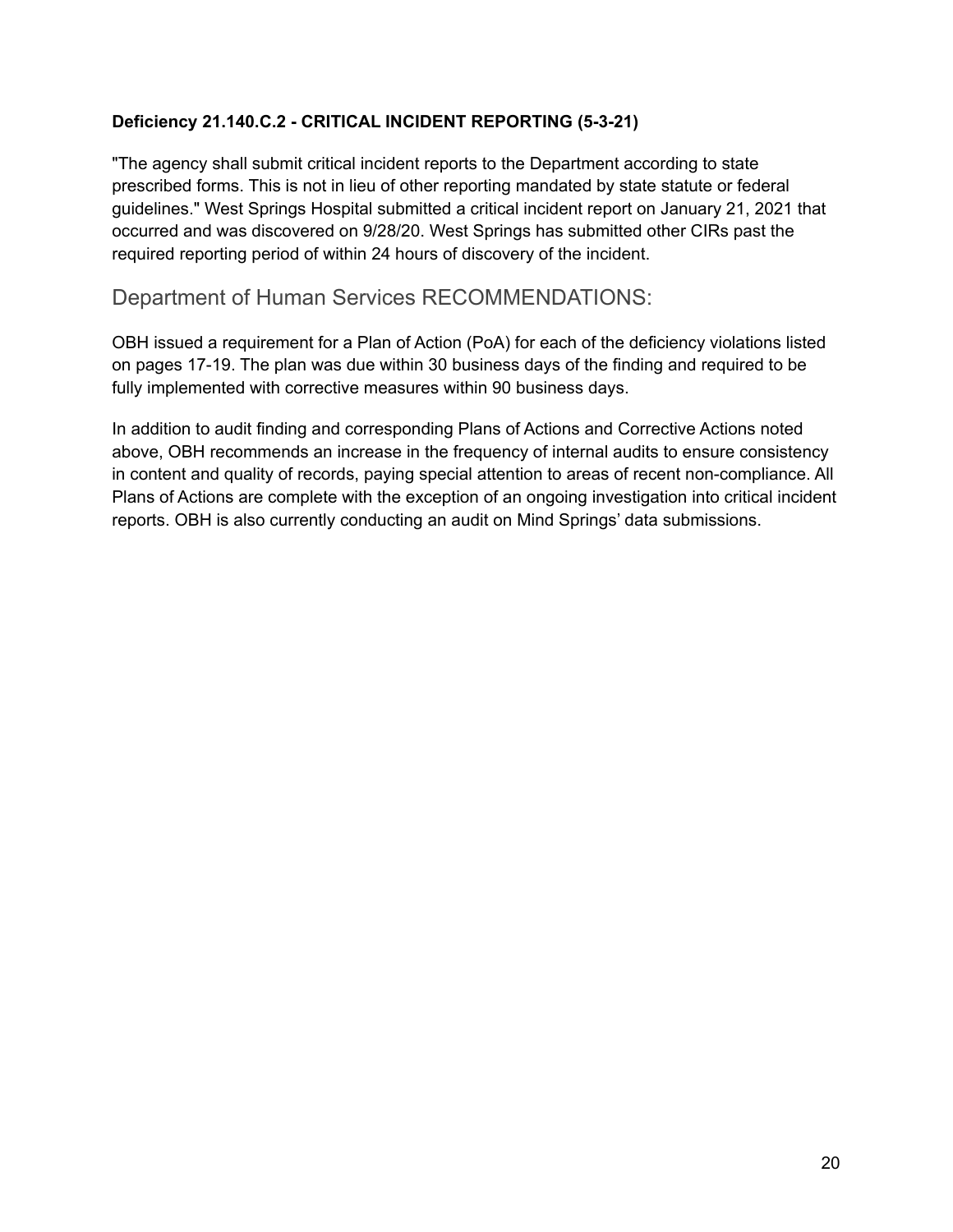## <span id="page-20-0"></span>Department of Regulatory Agencies (DORA)

The following information is provided by the Colorado Department of Regulatory Agencies (DORA).

**The public can find the individual license status and any public enforcement action on DORA's Health [Professional](https://urldefense.proofpoint.com/v2/url?u=https-3A__dpo.colorado.gov_COHPC&d=DwMFaQ&c=sdnEM9SRGFuMt5z5w3AhsPNahmNicq64TgF1JwNR0cs&r=Mj-WdR-WGTlmcaTArOKQPnEQ32GhlwsJigX-L4Zn7Hc&m=iasxnIG3eKzVQ2rDURyssNFnwiP6z5Pi6v0vhNUX8wvm1wY8GZ49hKzNCSm58WTi&s=5Omoz-xILrvOAKCCPzZA23qL1GqF1hpYUeI_7umm5QQ&e=) Check website, when an action is deemed public, is pursuant to the statute and varies by board**. For individuals licensed by the Colorado Medical Board, it is within 12-240-125(9) and (11),C.R.S. which simply put, is upon final action by the board.

Medical Doctors (MD), Doctors of Osteopathy (DO), Physician Assistants (PA), and Anesthesiology Assistants (AA) are regulated by the Colorado Medical Board. This includes Psychiatrists. This is a Type I Board, meaning that it is policy autonomous and is comprised of professional and public members. The Colorado Medical Board is a closed board, meaning that the licensing panel and full board meetings are open, but Panel Meetings are closed to the public and underlying complaints are not available at any time (12-240-125[9][a], C.R.S.).

Addiction Counselors, Marriage and Family Therapists, Professional Counselors, Psychologists, Social Workers, and Unlicensed Psychotherapists are regulated by six distinctive Mental Health Boards. They are all Type I policy autonomous boards, each comprised of seven members. The Mental Health Boards are open boards, meaning that meetings are open, except for executive sessions. **Underlying complaints are available only when discipline is final or Notice of Charges filed (12-245-226[4][b], C.R.S).**

Public discipline for all boards is available via the Colorado Division of [Professions](https://apps.colorado.gov/dora/licensing/Lookup/LicenseLookup.aspx) and [Occupations](https://apps.colorado.gov/dora/licensing/Lookup/LicenseLookup.aspx) website. Complaints can also be filed [online](https://dora.colorado.gov/file-complaint).